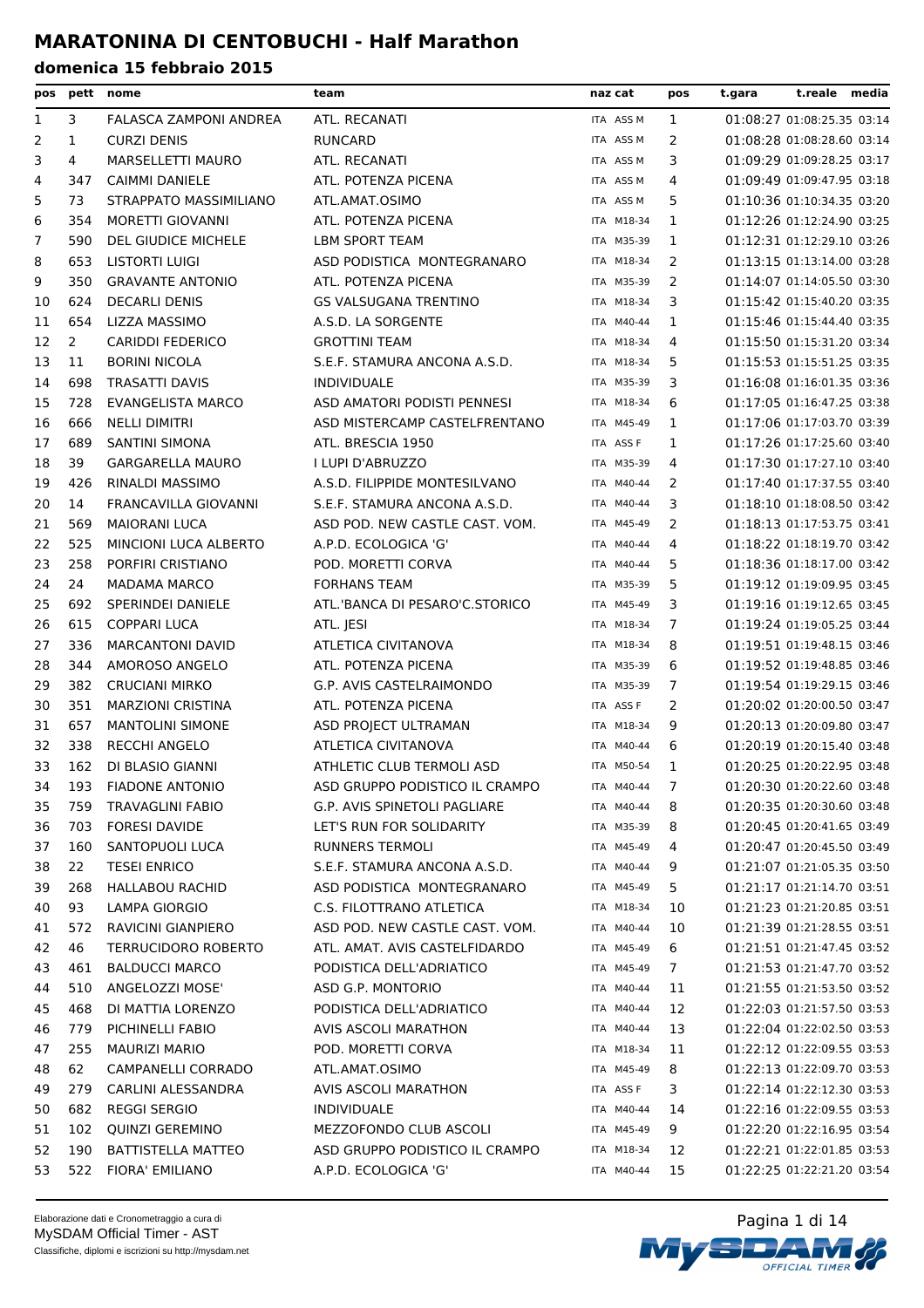| pos     |         | pett nome                    | team                                  | naz cat    | pos          | t.reale media<br>t.gara    |
|---------|---------|------------------------------|---------------------------------------|------------|--------------|----------------------------|
| 54      | 408     | ROMBINI FILIPPO              | PALESTRA UP                           | ITA M50-54 | 2            | 01:22:37 01:22:30.65 03:54 |
| 55      | 774     | <b>CORRIDORE PIERLUCA</b>    | <b>AVIS ASCOLI MARATHON</b>           | ITA M35-39 | 9            | 01:22:41 01:22:34.60 03:54 |
| 56      | 697     | <b>TORRE WALTER</b>          | ASD METAL ROOF                        | ITA M40-44 | 16           | 01:22:46 01:22:40.40 03:55 |
| 57      | 546     | DI FRANCESCO BIAGIO          | G. P. AMATORI TERAMO SSD              | ITA M50-54 | 3            | 01:22:51 01:22:31.90 03:54 |
| 58      | 38      | DE GRANDIS TERENZIO          | I LUPI D'ABRUZZO                      | ITA M35-39 | 10           | 01:23:08 01:22:48.95 03:55 |
| 59      | 781     | <b>CRETONE CONCEZIO</b>      | ASD RICCI SPORT L'UOMO LEPIER         | ITA M50-54 | 4            | 01:23:11 01:23:07.40 03:56 |
| 60      | 484     | <b>TAVOLIERI CLAUDIO</b>     | PODISTICA DELL'ADRIATICO              | ITA M45-49 | 10           | 01:23:17 01:23:10.30 03:56 |
| 61      | 514     | <b>MACRINI DOMENICO</b>      | ASD G.P. MONTORIO                     | ITA M45-49 | 11           | 01:23:30 01:23:24.25 03:57 |
| 62      | 242     | <b>GISSI MICHELE</b>         | A.POD. VALTENNA                       | ITA M50-54 | 5            | 01:23:34 01:23:24.75 03:57 |
| 63      | 430     | <b>INCARNATO MARCO</b>       | ASD PROJECT ULTRAMAN                  | ITA M40-44 | 17           | 01:23:35 01:23:22.35 03:57 |
| 64      | 207     | <b>SCOTELLI FRANCESCO</b>    | A. ATL. PORTO S. ELPIDIO              | ITA M45-49 | 12           | 01:23:37 01:23:30.35 03:57 |
| 65      | 512     | <b>LESTI LINO</b>            | ASD G.P. MONTORIO                     | ITA M45-49 | 13           | 01:23:45 01:23:39.10 03:57 |
| 66      | 330     | <b>BERINI ALESSANDRO</b>     | <b>SACEN CORRIDONIA</b>               | ITA M55-59 | $\mathbf{1}$ | 01:24:02 01:23:43.20 03:58 |
| 67      | 527     | <b>BIANCONI ALFANO</b>       | ASD RICCI SPORT L'UOMO LEPIER         | ITA M40-44 | 18           | 01:24:06 01:23:59.60 03:58 |
| 68      | 18      | PAPARELLA YURI               | S.E.F. STAMURA ANCONA A.S.D.          | ITA M35-39 | 11           | 01:24:16 01:24:12.65 03:59 |
| 69      | 16      | MICHELETTI MIRCO             | S.E.F. STAMURA ANCONA A.S.D.          | ITA M18-34 | 13           | 01:24:24 01:24:18.85 03:59 |
| 70      | 621     | DE ANGELIS MORENO            | <b>INDIVIDUALE</b>                    | ITA M40-44 | 19           | 01:24:28 01:24:08.75 03:59 |
| 71      | 608     | <b>CACCIOPPOLI GIUSEPPE</b>  | ATL. POTENZA PICENA                   | ITA M50-54 | 6            | 01:24:32 01:24:28.60 04:00 |
| 72      | 137     | PECORA GIOVANNI              | G.P. AVIS SPINETOLI PAGLIARE          | ITA M40-44 | 20           | 01:24:46 01:24:35.65 04:00 |
| 73      | 599     | ANGELINI GIANCARLO           | ATL.'BANCA DI PESARO'C.STORICO        | ITA M50-54 | 7            | 01:24:47 01:24:37.25 04:00 |
| 74      | 658     | <b>MARIANI CESARE</b>        | A.S. DILET.LIB.ATLETICA RAPINO        | ITA M60-64 | 1            | 01:24:48 01:24:46.25 04:01 |
| 75      | 777     | <b>PACIONI ANGELO</b>        | AVIS ASCOLI MARATHON                  | ITA M45-49 | 14           | 01:25:11 01:25:02.45 04:01 |
| 76      | 281     | DI GESO MARCO DAMIANO        | AVIS ASCOLI MARATHON                  | ITA M35-39 | 12           | 01:25:17 01:25:14.50 04:02 |
| 77      | 320     | RIGGIONE ADRIANO             | <b>RUNNING PENTRIA</b>                | ITA M45-49 | 15           | 01:25:17 01:25:10.70 04:02 |
| 78      | 125     | <b>CAPONI ANTONIO</b>        | <b>G.P. AVIS SPINETOLI PAGLIARE</b>   | ITA M18-34 | 14           | 01:25:23 01:25:14.40 04:02 |
| 79      | 161     | <b>COLONNA ROBERTO</b>       | ATHLETIC CLUB TERMOLI ASD             | ITA M50-54 | 8            | 01:25:23 01:25:03.50 04:01 |
| 80      | 423     | <b>FERRARO CRISTIAN</b>      | A.S.D. FILIPPIDE MONTESILVANO         | ITA M35-39 | 13           | 01:25:29 01:25:17.30 04:02 |
| 81      | 171     | <b>MONACO MARIO</b>          | ATHLETIC CLUB TERMOLI ASD             | ITA M45-49 | 16           | 01:25:44 01:25:37.10 04:03 |
| 82      | 397     | <b>GIORGI PATRIZIO</b>       | POLISPORTIVA SERRALTA A.S.D.          | ITA M50-54 | 9            | 01:25:46 01:25:34.60 04:03 |
| 83      | 427     | <b>TERRENZIO ENRICO</b>      | A.S.D. FILIPPIDE MONTESILVANO         | ITA M35-39 | 14           | 01:25:46 01:25:27.20 04:03 |
| 84      | 699     | <b>VERDUCCI LUCA</b>         | <b>GROTTINI TEAM</b>                  | ITA M45-49 | 17           | 01:25:47 01:25:40.85 04:03 |
| 85      | 44      | <b>MARINI GIANLUCA</b>       | ATL, AMAT, AVIS CASTELFIDARDO         | ITA M45-49 | 18           | 01:25:48 01:25:29.10 04:03 |
| 86      | 778     | PALLOTTA MAURIZIO            | AVIS ASCOLI MARATHON                  | ITA M50-54 | 10           | 01:25:50 01:25:43.40 04:03 |
| 87      | 668     | NOTARNICOLA GIUSEPPE         | SILVI ROAD RUNNERS                    | ITA M40-44 | 21           | 01:26:11 01:26:07.85 04:04 |
| 88      | 208     | <b>TINARELLI FABRIZIO</b>    | A. ATL. PORTO S. ELPIDIO              | ITA M45-49 | 19           | 01:26:15 01:25:56.15 04:04 |
| 89      | 21      | SCORTICHINI STEFANO          | S.E.F. STAMURA ANCONA A.S.D.          | ITA M40-44 | 22           | 01:26:20 01:26:02.75 04:04 |
| 90      | 576     | <b>D'ERRICO MICHELANGELO</b> | <b>GRUPPO PODISTICO AVIS VAL VIBR</b> | ITA M35-39 | 15           | 01:26:24 01:26:04.70 04:04 |
| 91      | 113     | PISTONESI ANTONIO            | ATL. AVIS S.BENEDETTO DEL TR.         | ITA M40-44 | 23           | 01:26:29 01:26:20.95 04:05 |
| 92      | 302     | VANNI ALESSIO                | A.S.D.COMODO SPORT                    | ITA M40-44 | 24           | 01:26:34 01:26:05.15 04:04 |
| 93      | 220     | <b>GIANSANTI GIANNI</b>      | A.POD. AVIS MOB. LATTANZI             | ITA M18-34 | 15           | 01:26:36 01:26:24.40 04:05 |
| 94      | 296     | SACRIPANTI ATTILIO           | AVIS ASCOLI MARATHON                  | ITA M40-44 | 25           | 01:26:38 01:26:34.50 04:06 |
| 95      | 89      | <b>CARLONI ANDREA</b>        | C.S. FILOTTRANO ATLETICA              | ITA M40-44 | 26           | 01:26:39 01:26:28.55 04:05 |
| 96      | 738     | MORETTI WALTER               | NORCIA RUN                            | ITA M35-39 | 16           | 01:26:43 01:26:22.80 04:05 |
| 97      | 95      | PAESANI GRAZIANO             | C.S. FILOTTRANO ATLETICA              | ITA M35-39 | 17           | 01:26:44 01:26:33.20 04:06 |
| 98      | 677     | PEDRONI SANDRO               | ASD GP LANCIANO VINI CITRA            | ITA M50-54 | 11           | 01:26:45 01:26:38.20 04:06 |
| 99      | 75      | <b>BRUNORI CRISTIAN</b>      | G.S. GIANNINO PIERALISI               | ITA M35-39 | 18           | 01:26:46 01:26:36.85 04:06 |
| 100     | 600     | <b>ANSOVINI MICHELE</b>      | ASD MONTI AZZURRI                     | ITA M35-39 | 19           | 01:26:59 01:26:51.20 04:07 |
| 101 261 |         | <b>TOSONI GIANPIERO</b>      | POD. MORETTI CORVA                    | ITA M50-54 | 12           | 01:27:03 01:26:54.40 04:07 |
| 102 345 |         | <b>BENGASI RICCARDO</b>      | ATL. POTENZA PICENA                   | ITA M45-49 | 20           | 01:27:05 01:26:44.10 04:06 |
|         | 103 371 | MICHELI ALESSANDRO           | A.ATL. TRODICA                        | ITA M45-49 | 21           | 01:27:09 01:27:00.60 04:07 |
| 104 101 |         | RUGGIERI SIMONA              | ASA ASCOLI PICENO                     | ITA ASS F  | 4            | 01:27:10 01:27:05.55 04:07 |
|         | 105 428 | <b>VUOLO PAOLO</b>           | A.S.D. FILIPPIDE MONTESILVANO         | ITA M40-44 | 27           | 01:27:15 01:27:11.30 04:07 |
|         | 106 785 | <b>CLERICI CORRADO</b>       | ASD PICCHIORUNNING                    | ITA M45-49 | 22           | 01:27:20 01:27:12.60 04:08 |



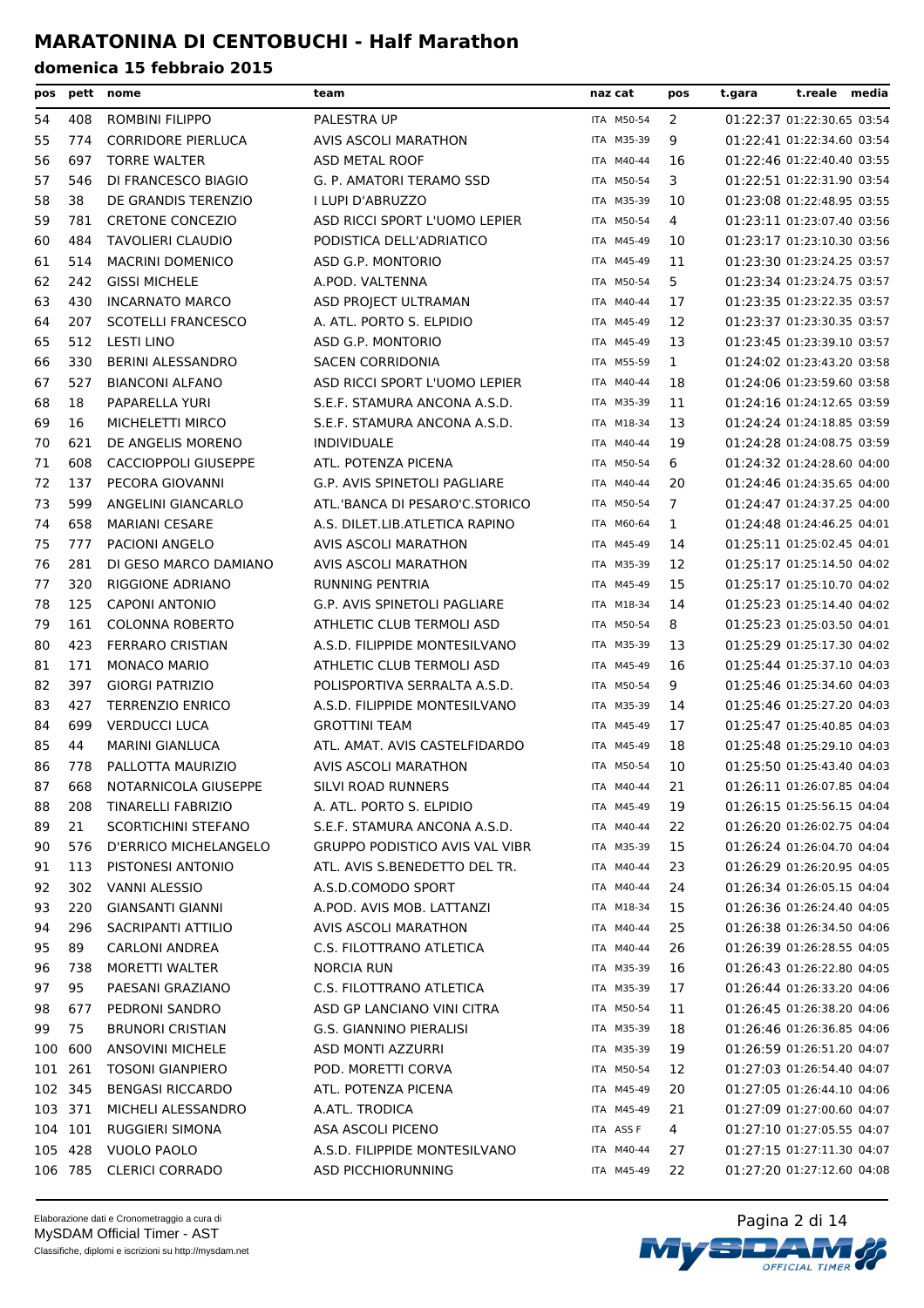| pos     |         | pett nome                                    | team                                                   | naz cat    | pos          | t.reale media<br>t.gara                                  |
|---------|---------|----------------------------------------------|--------------------------------------------------------|------------|--------------|----------------------------------------------------------|
|         | 107 589 | <b>CRUCIANI CHIARA</b>                       | <b>RCF ROMA SUD</b>                                    | ITA ASS F  | 5            | 01:27:22 01:27:19.70 04:08                               |
| 108     | 616     | <b>COSSALTER PIERO</b>                       | G. S. PODISTICO FIDAS PESCARA                          | ITA M40-44 | 28           | 01:27:25 01:27:15.40 04:08                               |
| 109     | 211     | <b>BERARDINI FRANCESCO</b>                   | A.POD. AVIS MOB. LATTANZI                              | ITA M40-44 | 29           | 01:27:28 01:27:19.50 04:08                               |
| 110     | 289     | <b>MANCINI ILARIA</b>                        | AVIS ASCOLI MARATHON                                   | ITA F35-39 | $\mathbf{1}$ | 01:27:28 01:27:21.10 04:08                               |
| 111 424 |         | LEVA CRISTIANO                               | A.S.D. FILIPPIDE MONTESILVANO                          | ITA M35-39 | 20           | 01:27:30 01:27:28.55 04:08                               |
| 112     | 702     | DI CARLO GIUSEPPE                            | <b>UISP PESCARA</b>                                    | ITA M50-54 | 13           | 01:27:33 01:27:29.55 04:08                               |
| 113 402 |         | <b>RIBICHINI ENRICO</b>                      | POLISPORTIVA MONTECASSIANO ASD                         | ITA M50-54 | 14           | 01:27:49 01:27:44.65 04:09                               |
| 114 772 |         | <b>CAROSI GIUSEPPE</b>                       | <b>AVIS ASCOLI MARATHON</b>                            | ITA M50-54 | 15           | 01:27:50 01:27:46.70 04:09                               |
| 115 51  |         | <b>MANGANELLO FLAVIO</b>                     | SPORT D.L.F. ANCONA                                    | ITA M35-39 | 21           | 01:27:52 01:27:43.50 04:09                               |
| 116 337 |         | <b>MARINELLI GIULIANO</b>                    | ATLETICA CIVITANOVA                                    | ITA M35-39 | 22           | 01:27:53 01:27:44.20 04:09                               |
| 117 530 |         | <b>CATINI MIRKO</b>                          | ASD RICCI SPORT L'UOMO LEPIER                          | ITA M18-34 | 16           | 01:28:00 01:27:50.70 04:09                               |
| 118 318 |         | <b>GIANFRANCESCO ANTONIO</b>                 | <b>RUNNING PENTRIA</b>                                 | ITA M45-49 | 23           | 01:28:04 01:27:54.85 04:10                               |
| 119 744 |         | <b>GIANFRANCESCO RAFFAELE</b>                | <b>RUNNING PENTRIA</b>                                 | ITA M50-54 | 16           | 01:28:04 01:27:53.65 04:09                               |
| 120 481 |         | SACCHETTI GIUSEPPE                           | PODISTICA DELL'ADRIATICO                               | ITA M50-54 | 17           | 01:28:08 01:28:01.85 04:10                               |
| 121     | -80     | <b>GIACOMETTI ALBERTO</b>                    | <b>G.S. GIANNINO PIERALISI</b>                         | ITA M60-64 | 2            | 01:28:19 01:28:16.10 04:11                               |
| 122     | 157     | <b>MUGNANO ROCCO</b>                         | POLIS. TEAM TERMOLI                                    | ITA M45-49 | 24           | 01:28:24 01:28:15.75 04:11                               |
| 123     | 690     | SANTOZZI MARCO                               | <b>PASSOLOGICO</b>                                     | ITA M18-34 | 17           | 01:28:41 01:28:28.75 04:11                               |
| 124 394 |         | <b>GENTILI ALBERTO</b>                       | ATLETICA AVIS SARNANO                                  | ITA M50-54 | 18           | 01:28:47 01:28:38.40 04:12                               |
| 125 752 |         | <b>OREFICE MICHELE</b>                       | ATL. AVIS S.BENEDETTO DEL TR.                          | ITA M50-54 | 19           | 01:28:51 01:28:42.55 04:12                               |
| 126 112 |         | PIERANTOZZI ROLANDO                          | ATL. AVIS S.BENEDETTO DEL TR.                          | ITA M45-49 | 25           | 01:28:55 01:28:46.70 04:12                               |
| 127     | 685     | ROSICA DAVIDE                                | ASD PODISTICA SAN SALVO                                | ITA M18-34 | 18           | 01:28:56 01:28:47.45 04:12                               |
| 128     | -59     | PERNA SIMONE                                 | NUOVA PODISTICA LORETO                                 | ITA M18-34 | 19           | 01:28:56 01:28:50.30 04:12                               |
| 129 110 |         | <b>MORGANTI GIUSEPPE</b>                     | ATL. AVIS S.BENEDETTO DEL TR.                          | ITA M40-44 | 30           | 01:28:57 01:28:36.70 04:12                               |
| 130     | 490     | QUARANTA ALESSANDRO                          | ASD COLOGNA SPIAGGIA                                   | ITA M18-34 | 20           | 01:28:58 01:28:46.85 04:12                               |
| 131 225 |         | PERLINI MAURO                                | A.POD. AVIS MOB. LATTANZI                              | ITA M45-49 | 26           | 01:29:01 01:28:53.10 04:12                               |
| 132 202 |         | <b>GREGONELLI ROBERTO</b>                    | A. ATL. PORTO S. ELPIDIO                               | ITA M50-54 | 20           | 01:29:01 01:28:49.15 04:12                               |
| 133 758 |         | <b>SEGHETTI MARCO</b>                        | G.P. AVIS SPINETOLI PAGLIARE                           | ITA M18-34 | 21           | 01:29:11 01:29:00.50 04:13                               |
| 134     | 151     | <b>BARONE GIANNI</b>                         | ASD ATLETICA ABRUZZO L'AQUILA                          | ITA M45-49 | 27           | 01:29:12 01:29:02.00 04:13                               |
| 135     | 585     | MAROZZI ANDREA                               | ASD PICCHIORUNNING                                     | ITA M40-44 | 31           | 01:29:13 01:29:04.00 04:13                               |
| 136 651 |         | <b>IESSI MARCO</b>                           | FIT PROGRAM BY NAIADI                                  | ITA M45-49 | 28           | 01:29:14 01:29:04.40 04:13                               |
| 137 154 |         | SEBASTIANI FABRIZIO                          | ASD ATLETICA ABRUZZO L'AQUILA                          | ITA M55-59 | 2            | 01:29:16 01:29:11.45 04:13                               |
| 138 374 |         | <b>GIGLIETTI SIMONE</b>                      | ASD. ATLETICA CINGOLI                                  | ITA M40-44 | 32           | 01:29:19 01:29:18.15 04:13                               |
| 139 10  |         | MEZZELANI ELISA                              | S.E.F. STAMURA ANCONA A.S.D.                           | ITA F18-34 | 1            | 01:29:20 01:29:16.80 04:13                               |
| 140 92  |         | <b>IACHINI MASSIMO</b>                       | C.S. FILOTTRANO ATLETICA                               | ITA M45-49 | 29           | 01:29:21 01:29:09.45 04:13                               |
|         | 141 568 | DI STEFANO MAURIZIO                          | ASD POD. NEW CASTLE CAST. VOM.                         | ITA M50-54 | 21           | 01:29:23 01:29:20.15 04:14                               |
| 142 501 |         | DI MICHELE FABIO                             | SILVI ROAD RUNNERS                                     | ITA M40-44 | 33           | 01:29:32 01:29:21.00 04:14                               |
|         | 143 418 | <b>BRAGA GIUSEPPE</b>                        | A.S.D. FILIPPIDE MONTESILVANO                          | ITA M50-54 | 22           | 01:29:43 01:29:39.50 04:14                               |
|         | 144 652 | <b>LEONETTI FABIO</b>                        | <b>INDIVIDUALE</b>                                     | ITA M45-49 | 30           | 01:29:48 01:29:38.75 04:14                               |
|         | 145 123 | CAPOFERRI PASQUALINO                         | G.P. AVIS SPINETOLI PAGLIARE                           | ITA M55-59 | 3            | 01:29:49 01:29:38.70 04:14                               |
|         | 146 115 | <b>TRAINI GABRIELE</b>                       | ATL. AVIS S.BENEDETTO DEL TR.                          | ITA M50-54 | 23           | 01:29:50 01:29:41.40 04:15                               |
|         | 147 298 | <b>MANCINI ANTONIO</b>                       | A.S.D.COMODO SPORT                                     | ITA M50-54 | 24           | 01:29:52 01:29:43.20 04:15                               |
|         | 148 400 | LA RICCIA ANGELO                             | POLISPORTIVA MONTECASSIANO ASD                         | ITA M35-39 | 23           | 01:30:00 01:29:50.50 04:15                               |
|         | 149 432 | VERNACOTOLA GIANLUCA                         | ASD PROJECT ULTRAMAN                                   | ITA M40-44 | 34           | 01:30:03 01:29:54.60 04:15                               |
|         | 150 770 | SANTIANO ROBERTO                             | MARA' AVIS MARATHON                                    | ITA M45-49 | 31           | 01:30:04 01:30:00.15 04:15                               |
|         | 151 227 | ROCCO ROBERTO                                | A.POD. AVIS MOB. LATTANZI                              | ITA M45-49 | 32           | 01:30:08 01:29:58.80 04:15                               |
| 152 515 |         | MANARA MASSIMO                               | ASD G.P. MONTORIO                                      | ITA M40-44 | 35           | 01:30:10 01:29:53.75 04:15                               |
|         | 153 583 |                                              |                                                        | ITA M18-34 | 22           |                                                          |
|         |         | FIORAVANTI MARCO                             | ASD PICCHIORUNNING                                     |            |              | 01:30:11 01:30:03.00 04:16                               |
| 154 209 | 155 764 | ALESSIANI GIAMPIERO                          | A.POD. AVIS MOB. LATTANZI                              | ITA M55-59 | 4            | 01:30:13 01:30:01.60 04:16                               |
|         | 156 203 | <b>CARICILLI ANDREA</b><br>PAGNOTTA MAURIZIO | <b>MARA' AVIS MARATHON</b><br>A. ATL. PORTO S. ELPIDIO | ITA M45-49 | 33           | 01:30:14 01:30:03.50 04:16<br>01:30:16 01:30:05.45 04:16 |
|         |         |                                              |                                                        | ITA M40-44 | 36           |                                                          |
| 157 551 |         | MICHILLI ROBERTO                             | G. P. AMATORI TERAMO SSD                               | ITA M40-44 | 37           | 01:30:18 01:29:34.45 04:14<br>01:30:18 01:29:59.30 04:15 |
|         | 158 100 | <b>ESPOSTO ANGELO</b>                        | ASA ASCOLI PICENO                                      | ITA M55-59 | 5.           |                                                          |
|         | 159 263 | <b>FANINI MARCO</b>                          | ASS. POD. CASETTE D'ETE                                | ITA M45-49 | 34           | 01:30:24 01:30:12.10 04:16                               |

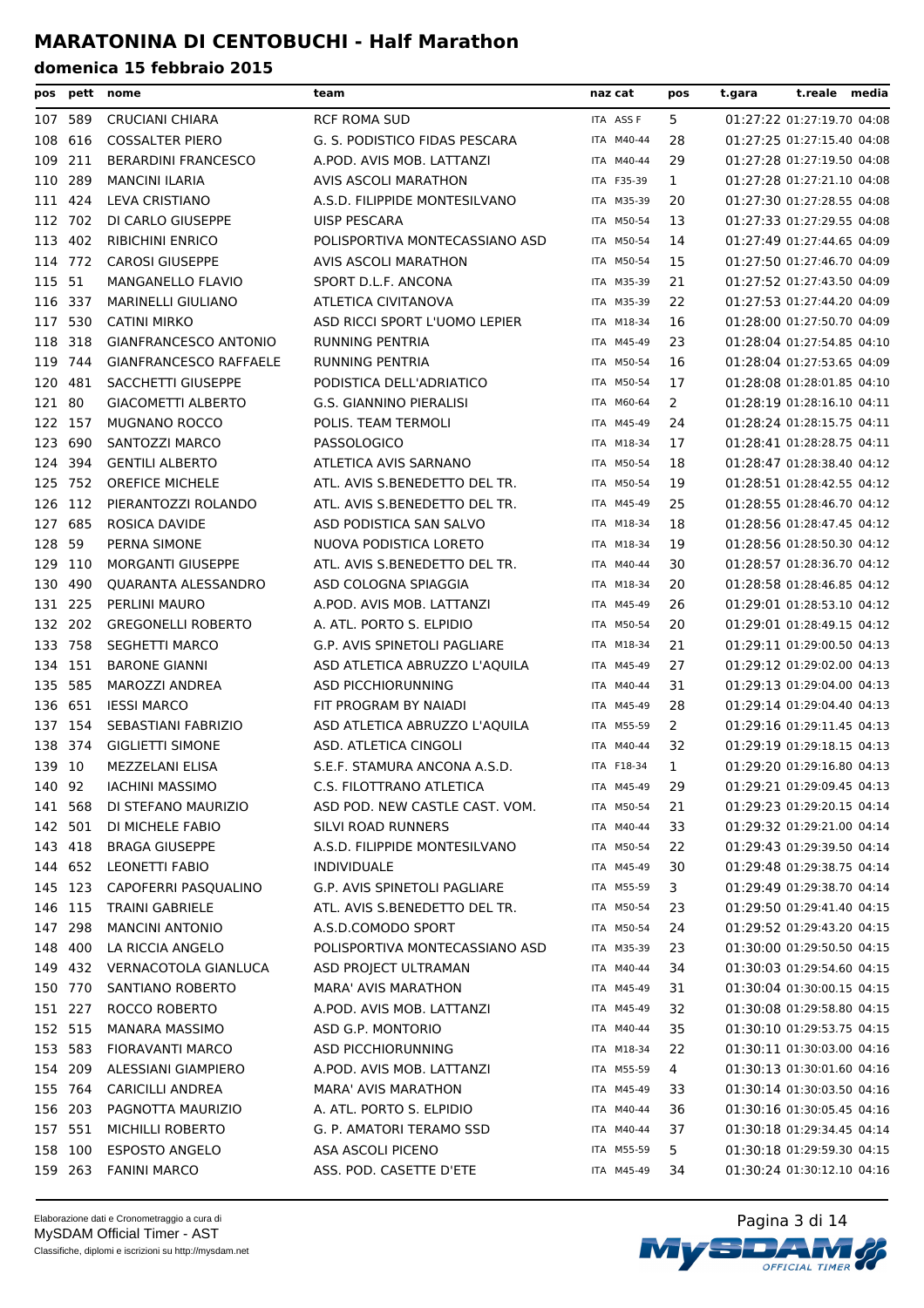| pos     | pett    | nome                        | team                           | naz cat    | pos          | t.reale<br>t.gara          | media |
|---------|---------|-----------------------------|--------------------------------|------------|--------------|----------------------------|-------|
|         | 160 747 | SARGENTE ANDREA             | FIT PROGRAM BY NAIADI          | ITA M35-39 | 24           | 01:30:29 01:30:26.15 04:17 |       |
| 161 174 |         | <b>TIRABASSO MARCO</b>      | ATHLETIC CLUB TERMOLI ASD      | ITA M35-39 | 25           | 01:30:34 01:30:22.80 04:17 |       |
| 162     | 184     | RULLI MARIALUISA            | <b>ASD RUNNERS CHIETI</b>      | ITA F50-54 | 1            | 01:30:40 01:30:25.15 04:17 |       |
| 163 243 |         | LAURENZI WALTER             | A.POD. VALTENNA                | ITA M45-49 | 35           | 01:30:40 01:30:36.00 04:17 |       |
| 164 12  |         | <b>CARNEVALINI MICHELE</b>  | S.E.F. STAMURA ANCONA A.S.D.   | ITA M40-44 | 38           | 01:30:41 01:30:28.80 04:17 |       |
| 165 355 |         | PROCACCINI FRANCESCO        | ATL. POTENZA PICENA            | ITA M40-44 | 39           | 01:30:41 01:30:30.90 04:17 |       |
|         | 166 644 | <b>GIANGIORDANO FABIO</b>   | A.S.D. LA SORGENTE             | ITA M45-49 | 36           | 01:30:44 01:30:34.35 04:17 |       |
| 167 252 |         | <b>DONATELLI GIUSEPPE</b>   | POD. MORETTI CORVA             | ITA M40-44 | 40           | 01:30:49 01:30:38.75 04:17 |       |
| 168     | 556     | <b>SCATASTA CAMILLO</b>     | G. P. AMATORI TERAMO SSD       | ITA M55-59 | 6            | 01:30:51 01:30:46.70 04:18 |       |
| 169 479 |         | PETRACCIA MARCO             | PODISTICA DELL'ADRIATICO       | ITA M55-59 | 7            | 01:30:54 01:30:42.40 04:17 |       |
| 170     | 567     | DI BLASIO FRANCESCO         | ASD POD. NEW CASTLE CAST. VOM. | ITA M45-49 | 37           | 01:30:55 01:30:45.30 04:18 |       |
| 171 118 |         | <b>FLAMINI FEDERICO</b>     | NUOVA POD. CENTOBUCHI          | ITA M18-34 | 23           | 01:31:04 01:30:56.30 04:18 |       |
| 172 244 |         | PALUMBO SALVATORE           | A.POD. VALTENNA                | ITA M35-39 | 26           | 01:31:04 01:30:43.75 04:18 |       |
| 173     | 381     | <b>CRUCIANELLI MAURO</b>    | G.P. AVIS CASTELRAIMONDO       | ITA M50-54 | 25           | 01:31:08 01:31:02.40 04:18 |       |
| 174     | 634     | DONZELLI GABRIELE           | A.S.ATLETICA FALCONARA         | ITA M40-44 | 41           | 01:31:11 01:31:00.60 04:18 |       |
| 175     | 520     | DI RAIMONDO CLAUDIO         | A.P.D. ECOLOGICA 'G'           | ITA M35-39 | 27           | 01:31:17 01:30:59.90 04:18 |       |
| 176     | 469     | DI MECO GIANNI              | PODISTICA DELL'ADRIATICO       | ITA M50-54 | 26           | 01:31:20 01:30:57.80 04:18 |       |
| 177 734 |         | CAPOSANO GIUSEPPE           | FIT PROGRAM BY NAIADI          | ITA M50-54 | 27           | 01:31:21 01:31:03.50 04:18 |       |
| 178     | 598     | ALTOBELLI STEFANO           | ASD METAL ROOF                 | ITA M35-39 | 28           | 01:31:21 01:31:18.50 04:19 |       |
| 179     | 470     | <b>GIANSANTE VIRGINIO</b>   | PODISTICA DELL'ADRIATICO       | ITA M50-54 | 28           | 01:31:22 01:31:09.00 04:19 |       |
| 180     | 571     | <b>PAOLONI GIANNI</b>       | ASD POD. NEW CASTLE CAST. VOM. | ITA M45-49 | 38           | 01:31:24 01:31:12.00 04:19 |       |
| 181 13  |         | <b>CONCETTONI FRANCESCO</b> | S.E.F. STAMURA ANCONA A.S.D.   | ITA M40-44 | 42           | 01:31:27 01:31:23.25 04:19 |       |
| 182 664 |         | <b>MIANI GIANLUCA</b>       | ASD PROJECT ULTRAMAN           | ITA M18-34 | 24           | 01:31:28 01:31:17.15 04:19 |       |
| 183 492 |         | SACCOMANDI BIAGIO           | ASD COLOGNA SPIAGGIA           | ITA M45-49 | 39           | 01:31:28 01:31:16.90 04:19 |       |
| 184 332 |         | PRINCIPI VALERIO            | <b>SACEN CORRIDONIA</b>        | ITA M55-59 | 8            | 01:31:30 01:31:08.50 04:19 |       |
| 185 761 |         | <b>BERNARDINI BENEDETTO</b> | <b>MARA' AVIS MARATHON</b>     | ITA M45-49 | 40           | 01:31:34 01:31:22.20 04:19 |       |
| 186 61  |         | <b>BLUCI STEFANO</b>        | ATL.AMAT.OSIMO                 | ITA M50-54 | 29           | 01:31:40 01:31:27.15 04:20 |       |
| 187     | 446     | DI FABIO SERGIO PIO         | M.C. MANOPPELLO SOGEDA         | ITA M45-49 | 41           | 01:31:42 01:31:32.50 04:20 |       |
| 188     | 262     | ZOPPO MARTELLINI ALFONSO    | POD. MORETTI CORVA             | ITA M50-54 | 30           | 01:31:43 01:31:31.80 04:20 |       |
| 189 68  |         | PESARESI GIANFRANCO         | ATL.AMAT.OSIMO                 | ITA M55-59 | 9            | 01:31:48 01:31:36.10 04:20 |       |
| 190     | 385     | <b>MELCHIORRI LUCA</b>      | G.P. AVIS CASTELRAIMONDO       | ITA M50-54 | 31           | 01:31:49 01:31:27.45 04:20 |       |
| 191 45  |         | SAMPAOLESI DANIELE          | ATL. AMAT. AVIS CASTELFIDARDO  | ITA M55-59 | 10           | 01:31:57 01:31:45.35 04:20 |       |
|         | 192 683 | <b>RENNI LEONARDO</b>       | ATL.'BANCA DI PESARO'C.STORICO | ITA M60-64 | 3            | 01:32:04 01:31:57.70 04:21 |       |
|         | 193 163 | DI PALMA MARCO              | ATHLETIC CLUB TERMOLI ASD      | ITA M40-44 | 43           | 01:32:06 01:31:59.40 04:21 |       |
|         | 194 497 | CILLI ALESSANDRO            | SILVI ROAD RUNNERS             | ITA M45-49 | 42           | 01:32:08 01:31:57.50 04:21 |       |
|         | 195 670 | ORLANDO CAMILLO             | ATLETICA CORREREPOLLINO        | ITA M45-49 | 43           | 01:32:11 01:31:50.30 04:21 |       |
| 196 74  |         | <b>STRAPPATO SERGIO</b>     | ATL.AMAT.OSIMO                 | ITA M50-54 | 32           | 01:32:14 01:32:02.85 04:21 |       |
|         | 197 303 | <b>BRUNI GIUSEPPE</b>       | RUNNING TEAM D'LU MONT         | ITA M18-34 | 25           | 01:32:15 01:31:26.55 04:20 |       |
|         | 198 409 | SEMPLICI GIANLUCA           | PALESTRA UP                    | ITA M45-49 | 44           | 01:32:16 01:32:10.00 04:22 |       |
|         | 199 534 | LO STERZO PASQUALINO        | ASD RICCI SPORT L'UOMO LEPIER  | ITA M35-39 | 29           | 01:32:17 01:32:07.45 04:22 |       |
|         | 200 760 | <b>ACCIARRI FEDERICO</b>    | <b>MARA' AVIS MARATHON</b>     | ITA M35-39 | 30           | 01:32:20 01:32:08.40 04:22 |       |
|         | 201 597 | <b>ALOISI WALTER</b>        | ASD ATLETICA ABRUZZO L'AQUILA  | ITA M55-59 | 11           | 01:32:26 01:32:13.15 04:22 |       |
|         | 202 765 | DE ANGELIS KATIA            | <b>MARA' AVIS MARATHON</b>     | ITA F45-49 | $\mathbf{1}$ | 01:32:33 01:32:12.00 04:22 |       |
|         | 203 650 | <b>GRUFI PAOLO</b>          | <b>GROTTINI TEAM</b>           | ITA M35-39 | 31           | 01:32:33 01:32:30.10 04:23 |       |
|         | 204 127 | <b>COSENZA FABRIZIO</b>     | G.P. AVIS SPINETOLI PAGLIARE   | ITA M50-54 | 33           | 01:32:36 01:32:22.80 04:22 |       |
|         | 205 196 | PIETRACCI MASSIMO           | ATL. ELPIDIENSE AVIS AIDO      | ITA M40-44 | 44           | 01:32:39 01:32:27.35 04:22 |       |
|         | 206 528 | <b>CANDELORO EMILIANO</b>   | ASD RICCI SPORT L'UOMO LEPIER  | ITA M40-44 | 45           | 01:32:41 01:32:31.25 04:23 |       |
|         | 207 406 | <b>MESSINI LUCA</b>         | PALESTRA UP                    | ITA M45-49 | 45           | 01:32:42 01:32:36.90 04:23 |       |
|         | 208 206 | SAVINI FRANCESCO            | A. ATL. PORTO S. ELPIDIO       | ITA M18-34 | 26           | 01:32:42 01:32:30.65 04:23 |       |
|         | 209 587 | <b>BOLOGNINI COSIMO</b>     | ATLETICA VAL TAVO              | ITA M45-49 | 46           | 01:32:46 01:32:34.25 04:23 |       |
|         | 210 421 | DI PROPERZIO ROBERTO        | A.S.D. FILIPPIDE MONTESILVANO  | ITA M45-49 | 47           | 01:32:46 01:32:33.50 04:23 |       |
|         | 211 486 | <b>INTELLINI ROSSANO</b>    | ASD COLOGNA SPIAGGIA           | ITA M18-34 | 27           | 01:32:54 01:32:40.90 04:23 |       |
|         | 212 343 | TRUCCHIA ALESSANDRO         | POL ACLI MACERATA              | ITA M40-44 | 46           | 01:32:54 01:32:43.00 04:23 |       |

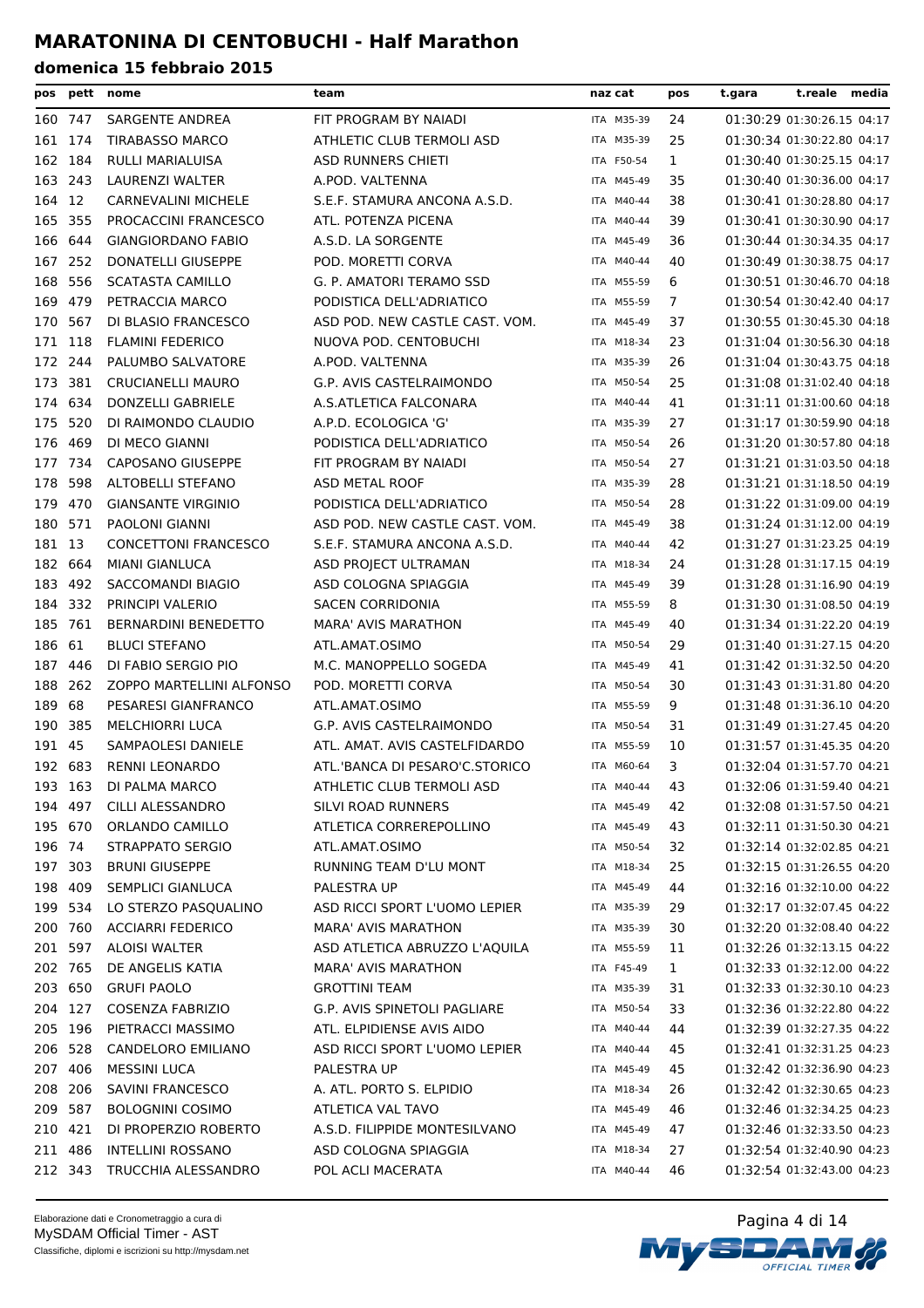| pos     | pett    | nome                           | team                                | naz cat    | pos          | t.reale media<br>t.gara    |  |
|---------|---------|--------------------------------|-------------------------------------|------------|--------------|----------------------------|--|
| 213 43  |         | <b>ISOLANI BRUNO</b>           | ATL. AMAT. AVIS CASTELFIDARDO       | ITA M55-59 | 12           | 01:32:56 01:32:45.00 04:23 |  |
| 214     | 620     | DE ANGELIS EMILIANO            | <b>GROTTINI TEAM</b>                | ITA M40-44 | 47           | 01:32:56 01:32:44.00 04:23 |  |
| 215     | 485     | <b>BONADUCE GIACINTO</b>       | ASD COLOGNA SPIAGGIA                | ITA M18-34 | 28           | 01:32:58 01:32:46.40 04:23 |  |
| 216     | 748     | ROSSETTI MARCO                 | FIT PROGRAM BY NAIADI               | ITA M40-44 | 48           | 01:33:00 01:32:49.15 04:23 |  |
| 217     | 176     | <b>CELLINI FRANCESCO</b>       | ASD RUNNERS CHIETI                  | ITA M50-54 | 34           | 01:33:00 01:32:48.40 04:23 |  |
| 218     | 674     | PALUZZI LUIGI                  | ASD RUNNING FREE PESCARA            | ITA M55-59 | 13           | 01:33:13 01:33:01.30 04:24 |  |
| 219     | 457     | PASSERI GIANCARLO              | POGGIO DEGLI ULIVI R.CURI           | ITA M40-44 | 49           | 01:33:14 01:32:56.80 04:24 |  |
| 220     | 177     | DI BERARDINO NINO              | <b>ASD RUNNERS CHIETI</b>           | ITA M40-44 | 50           | 01:33:16 01:32:55.15 04:24 |  |
| 221     | 455     | <b>MURGIA ROSSANA</b>          | POGGIO DEGLI ULIVI R.CURI           | ITA F40-44 | $\mathbf{1}$ | 01:33:16 01:32:59.50 04:24 |  |
| 222     | 531     | COCOMAZZI PASQUALE             | ASD RICCI SPORT L'UOMO LEPIER       | ITA M45-49 | 48           | 01:33:20 01:32:51.80 04:24 |  |
| 223     | 691     | SARTELLI MASSIMO               | <b>GROTTINI TEAM</b>                | ITA M45-49 | 49           | 01:33:22 01:33:16.50 04:25 |  |
| 224 84  |         | <b>ROSSI MAURIZIO</b>          | G.S. GIANNINO PIERALISI             | ITA M50-54 | 35           | 01:33:22 01:33:14.25 04:25 |  |
|         | 225 548 | DI RUGGIERO MAURIZIO           | G. P. AMATORI TERAMO SSD            | ITA M50-54 | 36           | 01:33:42 01:33:34.15 04:26 |  |
|         | 226 132 | <b>IEZZI PASQUALE</b>          | G.P. AVIS SPINETOLI PAGLIARE        | ITA M60-64 | 4            | 01:33:51 01:33:39.50 04:26 |  |
| 227     | 678     | PIGLIAPOCO STEFANO             | <b>GROTTINI TEAM</b>                | ITA M35-39 | 32           | 01:33:54 01:33:31.20 04:25 |  |
| 228     | 526     | PERSIA ALESSANDRO              | A.P.D. ECOLOGICA 'G'                | ITA M50-54 | 37           | 01:33:57 01:33:53.35 04:27 |  |
| 229     | 168     | <b>FERRERO LEONARDO</b>        | ATHLETIC CLUB TERMOLI ASD           | ITA M18-34 | 29           | 01:33:59 01:33:54.10 04:27 |  |
|         | 230 136 | PACCHIOLI PAOLO                | <b>G.P. AVIS SPINETOLI PAGLIARE</b> | ITA M35-39 | 33           | 01:34:10 01:33:55.70 04:27 |  |
| 231 767 |         | <b>MARCONI ANDREA</b>          | <b>MARA' AVIS MARATHON</b>          | ITA M40-44 | 51           | 01:34:15 01:34:10.95 04:27 |  |
| 232     | 788     | MAZZOCCHI ALBERTO              | <b>ASD PICCHIORUNNING</b>           | ITA M55-59 | 14           | 01:34:17 01:34:03.60 04:27 |  |
| 233     | 441     | SILVERII ELIODORO              | A.S.D. FART SPORT                   | ITA M40-44 | 52           | 01:34:19 01:34:16.60 04:28 |  |
| 234     | 398     | <b>SPARVOLI GIULIO</b>         | POLISPORTIVA SERRALTA A.S.D.        | ITA M45-49 | 50           | 01:34:19 01:33:51.40 04:26 |  |
| 235     | 103     | <b>REGNICOLI GABRIELE</b>      | MEZZOFONDO CLUB ASCOLI              | ITA M50-54 | 38           | 01:34:22 01:34:08.00 04:27 |  |
| 236 458 |         | RIGHETTI UMBERTO               | POGGIO DEGLI ULIVI R.CURI           | ITA M18-34 | 30           | 01:34:23 01:34:10.30 04:27 |  |
|         | 237 229 | SACCHINI PAOLO                 | A.POD. AVIS MOB. LATTANZI           | ITA M35-39 | 34           | 01:34:27 01:34:13.50 04:27 |  |
|         | 238 148 | <b>BERNARDINI PIO</b>          | <b>MARA' AVIS MARATHON</b>          | ITA M60-64 | 5            | 01:34:29 01:34:15.95 04:28 |  |
| 239     | 750     | <b>VITOLLA FRANCESCO</b>       | A.POD. VALTENNA                     | ITA M50-54 | 39           | 01:34:30 01:34:16.10 04:28 |  |
| 240     | 122     | CAMPANELLA ANTONIO             | G.P. AVIS SPINETOLI PAGLIARE        | ITA M45-49 | 51           | 01:34:37 01:34:17.80 04:28 |  |
| 241     | 536     | <b>MARINUCCI MAURIZIO</b>      | ASD RICCI SPORT L'UOMO LEPIER       | ITA M50-54 | 40           | 01:34:46 01:34:34.45 04:28 |  |
| 242     | 601     | <b>BACHETTI SPURIO LORENZO</b> | <b>INDIVIDUALE</b>                  | ITA M50-54 | 41           | 01:34:48 01:34:35.60 04:29 |  |
| 243 77  |         | <b>CATANI MARIO</b>            | G.S. GIANNINO PIERALISI             | ITA M60-64 | 6            | 01:34:51 01:34:37.70 04:29 |  |
| 244     | 201     | <b>GIORDANI SERGIO</b>         | A. ATL. PORTO S. ELPIDIO            | ITA M45-49 | 52           | 01:34:52 01:34:09.95 04:27 |  |
| 245 437 |         | <b>MASCI RANIERI</b>           | A.S.D. FART SPORT                   | ITA M60-64 | 7            | 01:34:55 01:34:51.95 04:29 |  |
|         | 246 282 | FALGIANI MARIA RITA            | AVIS ASCOLI MARATHON                | ITA F50-54 | 2            | 01:34:59 01:34:47.50 04:29 |  |
|         | 247 687 | SAMPAOLESI ALESSIO             | <b>GROTTINI TEAM</b>                | ITA M18-34 | 31           | 01:35:05 01:34:52.40 04:29 |  |
|         | 248 746 | <b>PACE LUIGI</b>              | FIT PROGRAM BY NAIADI               | ITA M35-39 | 35           | 01:35:10 01:34:44.40 04:29 |  |
| 249 33  |         | <b>UCCI ALCHINTO</b>           | RUNNERS LANCIANO                    | ITA M45-49 | 53           | 01:35:11 01:34:57.20 04:30 |  |
| 250 751 |         | DAIDONE MARIO                  | RUNNERS LANCIANO                    | ITA M45-49 | 54           | 01:35:12 01:34:58.55 04:30 |  |
| 251 32  |         | <b>RUSSO LUIGI</b>             | <b>RUNNERS LANCIANO</b>             | ITA M55-59 | 15           | 01:35:12 01:34:57.80 04:30 |  |
|         | 252 194 | <b>SALEM KHALED</b>            | ASD GRUPPO PODISTICO IL CRAMPO      | ITA M50-54 | 42           | 01:35:14 01:35:06.20 04:30 |  |
| 253 83  |         | ROSSETTI MASSIMO               | G.S. GIANNINO PIERALISI             | ITA M40-44 | 53           | 01:35:22 01:35:17.35 04:31 |  |
| 254 695 |         | <b>TEMPERA GUIDO</b>           | UISP ASCOLI PICENO                  | ITA M18-34 | 32           | 01:35:28 01:34:50.75 04:29 |  |
| 255 185 |         | TRACANNA ANGELO                | ASD RUNNERS CHIETI                  | ITA M35-39 | 36           | 01:35:29 01:35:17.45 04:31 |  |
| 256 9   |         | <b>MOGLIANI NOEMI</b>          | ATL. RECANATI                       | ITA F40-44 | 2            | 01:35:35 01:35:32.70 04:31 |  |
|         | 257 560 | DI GREGORIO PIETRO             | ASD RUNNERS SAN NICOLO'             | ITA M55-59 | 16           | 01:35:39 01:34:54.30 04:29 |  |
| 258 610 |         | CASTIGNANI MATTEO              | <b>INDIVIDUALE</b>                  | ITA M18-34 | 33           | 01:35:46 01:35:31.90 04:31 |  |
|         | 259 538 | <b>VALENTINI EMILIANO</b>      | ASD RICCI SPORT L'UOMO LEPIER       | ITA M40-44 | 54           | 01:35:51 01:35:40.75 04:32 |  |
|         | 260 662 | MAZZANTI GAETANO               | <b>GPD FANO CORRE</b>               | ITA M55-59 | 17           | 01:35:54 01:35:46.85 04:32 |  |
|         | 261 212 | <b>BRANDETTI GIORDANO</b>      | A.POD. AVIS MOB. LATTANZI           | ITA M50-54 | 43           | 01:35:56 01:35:35.10 04:31 |  |
|         | 262 464 | DEL PAPA FRANCO                | PODISTICA DELL'ADRIATICO            | ITA M55-59 | 18           | 01:35:56 01:35:43.80 04:32 |  |
|         | 263 700 | <b>VERNA ROBERTO</b>           | A.S.D. LA SORGENTE                  | ITA M50-54 | 44           | 01:35:56 01:35:44.30 04:32 |  |
|         | 264 414 | SALVATORE ANTONIO              | NUOVA ATLETICA SANGIUSTESE          | ITA M50-54 | 45           | 01:36:04 01:35:50.55 04:32 |  |
|         | 265 373 | <b>BARCAIONI MARCO</b>         | ASD. ATLETICA CINGOLI               | ITA M45-49 | 55           | 01:36:05 01:35:53.85 04:32 |  |



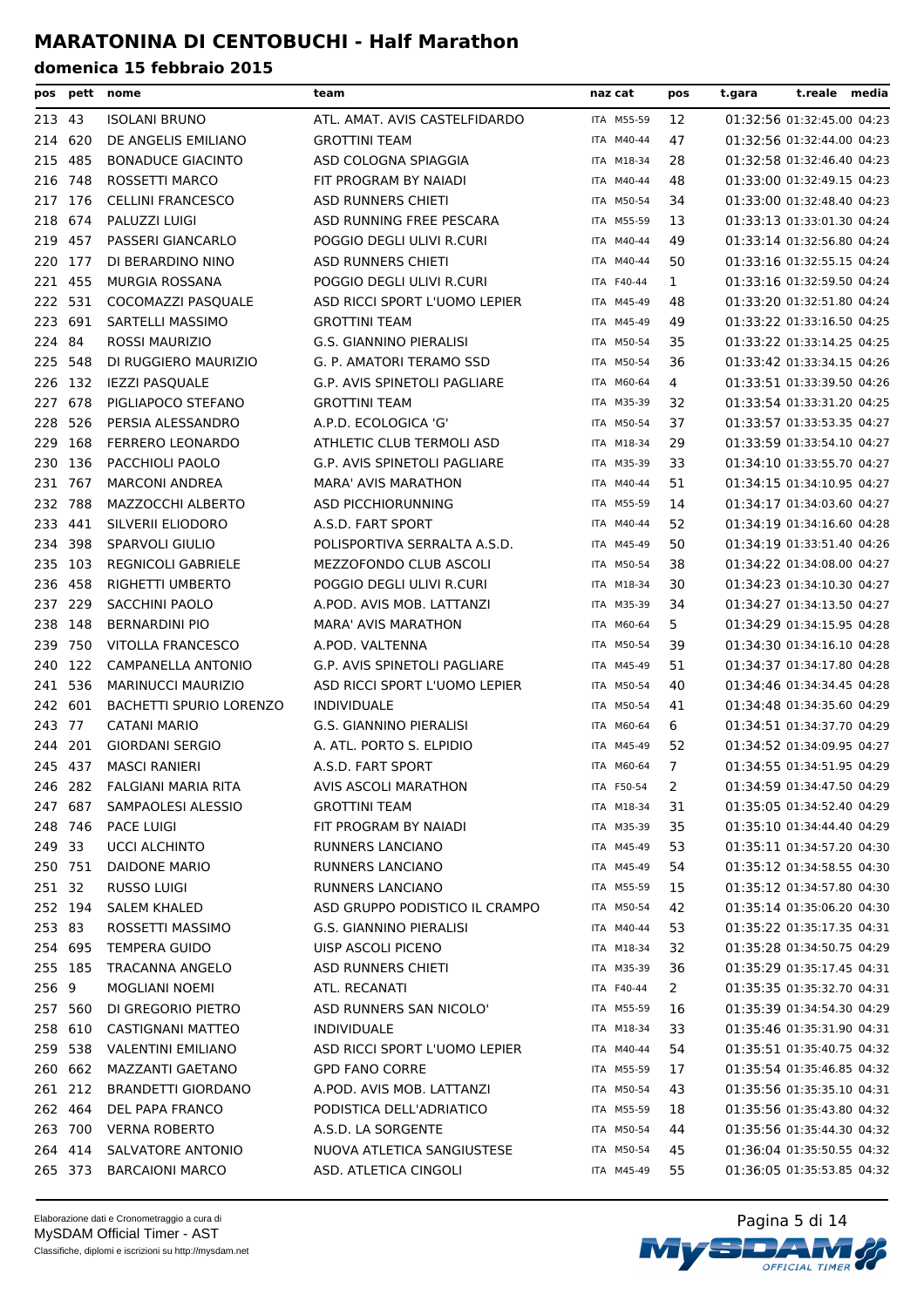| pos     | pett    | nome                           | team                                               | naz cat    | pos            | t.gara | t.reale                    | media |
|---------|---------|--------------------------------|----------------------------------------------------|------------|----------------|--------|----------------------------|-------|
| 266 776 |         | ORSOLINI FRANCESCO             | AVIS ASCOLI MARATHON                               | ITA M50-54 | 46             |        | 01:36:12 01:35:39.20 04:32 |       |
| 267     | 42      | <b>GRILLI CICILIONI MARCO</b>  | ATL. AMAT. AVIS CASTELFIDARDO                      | ITA M45-49 | 56             |        | 01:36:16 01:36:03.90 04:33 |       |
| 268     | 175     | <b>ACETO MARILENA</b>          | ASD RUNNERS CHIETI                                 | ITA F45-49 | 2              |        | 01:36:17 01:36:02.95 04:33 |       |
| 269     | 231     | <b>FARRONI ENRICO</b>          | A.POD. AVIS MOB. LATTANZI                          | ITA M55-59 | 19             |        | 01:36:20 01:36:05.50 04:33 |       |
| 270     | 605     | <b>BELLASPICA ALESSIO</b>      | A.S.D. FILIPPIDE MONTESILVANO                      | ITA M18-34 | 34             |        | 01:36:21 01:36:08.55 04:33 |       |
| 271     | 328     | <b>TENAGLIA STEFANO</b>        | ORTONA FOR RUNNERS                                 | ITA M40-44 | 55             |        | 01:36:25 01:36:10.90 04:33 |       |
| 272 146 |         | <b>ALBANESI LUIGI</b>          | <b>MARA' AVIS MARATHON</b>                         | ITA M35-39 | 37             |        | 01:36:26 01:36:12.55 04:33 |       |
| 273     | 783     | SPRECACE' ALEANDRO             | ASD RICCI SPORT L'UOMO LEPIER                      | ITA M50-54 | 47             |        | 01:36:36 01:35:56.65 04:32 |       |
| 274     | 150     | SPAMPANATO SAVERIO             | <b>MARA' AVIS MARATHON</b>                         | ITA M18-34 | 35             |        | 01:36:42 01:36:28.80 04:34 |       |
| 275     | 614     | <b>CONICELLA GIUSEPPE</b>      | A.S.D. LA SORGENTE                                 | ITA M45-49 | 57             |        | 01:36:48 01:36:36.30 04:34 |       |
| 276     | 54      | <b>BELLOFATTO MASSIMILIANO</b> | NUOVA PODISTICA LORETO                             | ITA M35-39 | 38             |        | 01:36:49 01:36:36.80 04:34 |       |
| 277 737 |         | <b>DEBANI PIERLUIGI</b>        | C.U.S. CAMERINO A.S.D.                             | ITA M45-49 | 58             |        | 01:36:49 01:36:17.95 04:33 |       |
| 278 109 |         | <b>MERLINI ANTONIETTA</b>      | ATL. AVIS S.BENEDETTO DEL TR.                      | ITA F50-54 | 3              |        | 01:36:49 01:36:35.10 04:34 |       |
| 279     | 241     | <b>GALLO DOMENICO</b>          | A.POD. VALTENNA                                    | ITA M50-54 | 48             |        | 01:36:54 01:36:49.75 04:35 |       |
| 280     | 736     | ROMANO MARLON                  | <b>ACLI MARATHON CHIETI</b>                        | ITA M40-44 | 56             |        | 01:36:55 01:36:37.55 04:34 |       |
| 281     | 647     | <b>GIORGI GIANNI</b>           | ASD ATLETICA ABRUZZO L'AQUILA                      | ITA M65-69 | $\mathbf{1}$   |        | 01:37:01 01:36:49.50 04:35 |       |
| 282     | 270     | PARTEMI GIANFRANCO             | A.S.D.F.C. PORTO 85                                | ITA M55-59 | 20             |        | 01:37:15 01:36:59.55 04:35 |       |
| 283 181 |         | <b>MARCUCCI IO</b>             | <b>ASD RUNNERS CHIETI</b>                          | ITA M35-39 | 39             |        | 01:37:16 01:36:57.30 04:35 |       |
| 284     | 609     | <b>CAPPONI MARIANO</b>         | S.ATL. SENIGALLIA                                  | ITA M70-74 | $\mathbf{1}$   |        | 01:37:17 01:37:08.60 04:36 |       |
| 285     | 182     | <b>MARRONE CLAUDIO</b>         | <b>ASD RUNNERS CHIETI</b>                          | ITA M55-59 | 21             |        | 01:37:24 01:37:10.40 04:36 |       |
| 286 155 |         | <b>VALLONI DANILO</b>          | ASD ATLETICA ABRUZZO L'AQUILA                      | ITA M40-44 | 57             |        | 01:37:31 01:37:12.50 04:36 |       |
| 287     | 65      | <b>GRACIOTTI STEFANO</b>       | ATL.AMAT.OSIMO                                     | ITA M50-54 | 49             |        | 01:37:32 01:37:09.80 04:36 |       |
| 288     | 467     | DI MAJO LEOPOLDO               | PODISTICA DELL'ADRIATICO                           | ITA M45-49 | 59             |        | 01:37:34 01:37:08.50 04:36 |       |
| 289     | 311     | PACCHIOLI MARCELLO             | RUNNING TEAM D'LU MONT                             | ITA M50-54 | 50             |        | 01:37:34 01:37:11.70 04:36 |       |
| 290     | 499     | <b>CORNELI ENRICO</b>          | SILVI ROAD RUNNERS                                 | ITA M18-34 | 36             |        | 01:37:34 01:37:18.70 04:36 |       |
| 291     | 443     | <b>BUCCO VITO</b>              | LET'S RUN FOR SOLIDARITY                           | ITA M40-44 | 58             |        | 01:37:37 01:37:14.75 04:36 |       |
| 292     | 626     | DI FIORE FRANCESCO             | M.C. MANOPPELLO SOGEDA                             | ITA M45-49 | 60             |        | 01:37:40 01:37:26.40 04:37 |       |
| 293     | 766     | LUCIANI PASQUALE               | <b>MARA' AVIS MARATHON</b>                         | ITA M60-64 | 8              |        | 01:37:43 01:37:20.85 04:36 |       |
| 294     | 368     | <b>GATTAFONI MARCO</b>         | A.ATL. TRODICA                                     | ITA M40-44 | 59             |        | 01:37:46 01:37:23.40 04:36 |       |
| 295 372 |         | <b>ROSSI GIAMMARIO</b>         | A.ATL. TRODICA                                     | ITA M55-59 | 22             |        | 01:37:46 01:37:22.25 04:36 |       |
| 296     | 356     | <b>SGARIGLIA PAMELA</b>        | ATL. POTENZA PICENA                                | ITA F18-34 | 2              |        | 01:37:47 01:37:26.50 04:37 |       |
| 297     | 517     | <b>CICCOLONE ALFONSO</b>       | A.P.D. ECOLOGICA 'G'                               | ITA M45-49 | 61             |        | 01:37:52 01:37:31.45 04:37 |       |
| 298 757 |         | <b>PETRELLI LUIGI</b>          | G.P. AVIS SPINETOLI PAGLIARE                       | ITA M45-49 | 62             |        | 01:37:54 01:37:48.95 04:38 |       |
|         | 299 471 | MADDES MASSIMO                 | PODISTICA DELL'ADRIATICO                           | ITA M50-54 | 51             |        | 01:37:54 01:37:24.80 04:37 |       |
|         | 300 563 | <b>ALESIANI MICHELE</b>        | ASD POD. NEW CASTLE CAST. VOM.                     | ITA M45-49 | 63             |        | 01:37:59 01:37:36.40 04:37 |       |
|         | 301 637 | <b>FANTINI GIAMPIERO</b>       | ASD ATLETICA FOSSACESIA                            | ITA M40-44 | 60             |        | 01:38:06 01:37:43.45 04:37 |       |
|         | 302 606 | <b>BELLI ANTONIO</b>           | A.S.ATLETICA FALCONARA                             | ITA M45-49 | 64             |        | 01:38:09 01:37:34.65 04:37 |       |
|         | 303 269 | DE DONATIS GIUSEPPE            | A.S.D.F.C. PORTO 85                                | ITA M55-59 | 23             |        | 01:38:10 01:37:32.45 04:37 |       |
|         | 304 790 | <b>TANCHI STEFANO</b>          | ASD PICCHIORUNNING                                 | ITA M50-54 | 52             |        | 01:38:13 01:37:54.55 04:38 |       |
| 305 555 |         | ROMUALDI OVIDIO                | G. P. AMATORI TERAMO SSD                           | ITA M65-69 | $\overline{2}$ |        | 01:38:16 01:38:00.60 04:38 |       |
|         | 306 128 | <b>COSENZA PIETRO</b>          | G.P. AVIS SPINETOLI PAGLIARE                       | ITA M18-34 | 37             |        | 01:38:17 01:37:56.50 04:38 |       |
|         | 307 465 | DI BATTISTA GABRIELE           | PODISTICA DELL'ADRIATICO                           | ITA M35-39 | 40             |        | 01:38:18 01:37:59.50 04:38 |       |
|         | 308 327 | RANALLI MAURIZIO               | ORTONA FOR RUNNERS                                 | ITA M50-54 | 53             |        | 01:38:20 01:38:08.35 04:39 |       |
|         | 309 369 | <b>GUZZINI MATTEO</b>          | A.ATL. TRODICA                                     | ITA M18-34 | 38             |        | 01:38:24 01:38:04.25 04:38 |       |
|         | 310 660 | MASETTI ANNAMARIA              | ATL.'BANCA DI PESARO'C.STORICO                     | ITA F55-59 | $\mathbf{1}$   |        | 01:38:25 01:38:02.55 04:38 |       |
| 311 28  |         | <b>MANDOLESI SAMUELE</b>       | A.S.D. ATL. LEG. E TRIATHLON CIVITANOVA ITA M35-39 |            | 41             |        | 01:38:32 01:38:03.95 04:38 |       |
| 312 323 |         | FARINA GIOVANNI                | ORTONA FOR RUNNERS                                 | ITA M45-49 | 65             |        | 01:38:36 01:38:13.55 04:39 |       |
| 313 543 |         | DE LAURENTIIS FABRIZIO         | G. P. AMATORI TERAMO SSD                           | ITA M50-54 | 54             |        | 01:38:41 01:38:31.90 04:40 |       |
| 314 265 |         | <b>FULIMENI GIULIANO</b>       | G.S. FALERIA P.S.ELPIDIO                           | ITA M65-69 | 3              |        | 01:38:45 01:38:24.15 04:39 |       |
| 315 135 |         | MOZZONI AMEDEO                 | G.P. AVIS SPINETOLI PAGLIARE                       | ITA M35-39 | 42             |        | 01:38:51 01:38:30.85 04:40 |       |
| 316 90  |         | <b>EMILIANI SAMUELE</b>        | C.S. FILOTTRANO ATLETICA                           | ITA M18-34 | 39             |        | 01:38:54 01:38:31.00 04:40 |       |
| 317 729 |         | <b>MONTESI LUCA</b>            | S.E.F. STAMURA ANCONA A.S.D.                       | ITA M18-34 | 40             |        | 01:38:56 01:38:50.45 04:41 |       |
|         | 318 384 | LORI GIORGIO                   | G.P. AVIS CASTELRAIMONDO                           | ITA M50-54 | 55             |        | 01:38:58 01:38:35.45 04:40 |       |

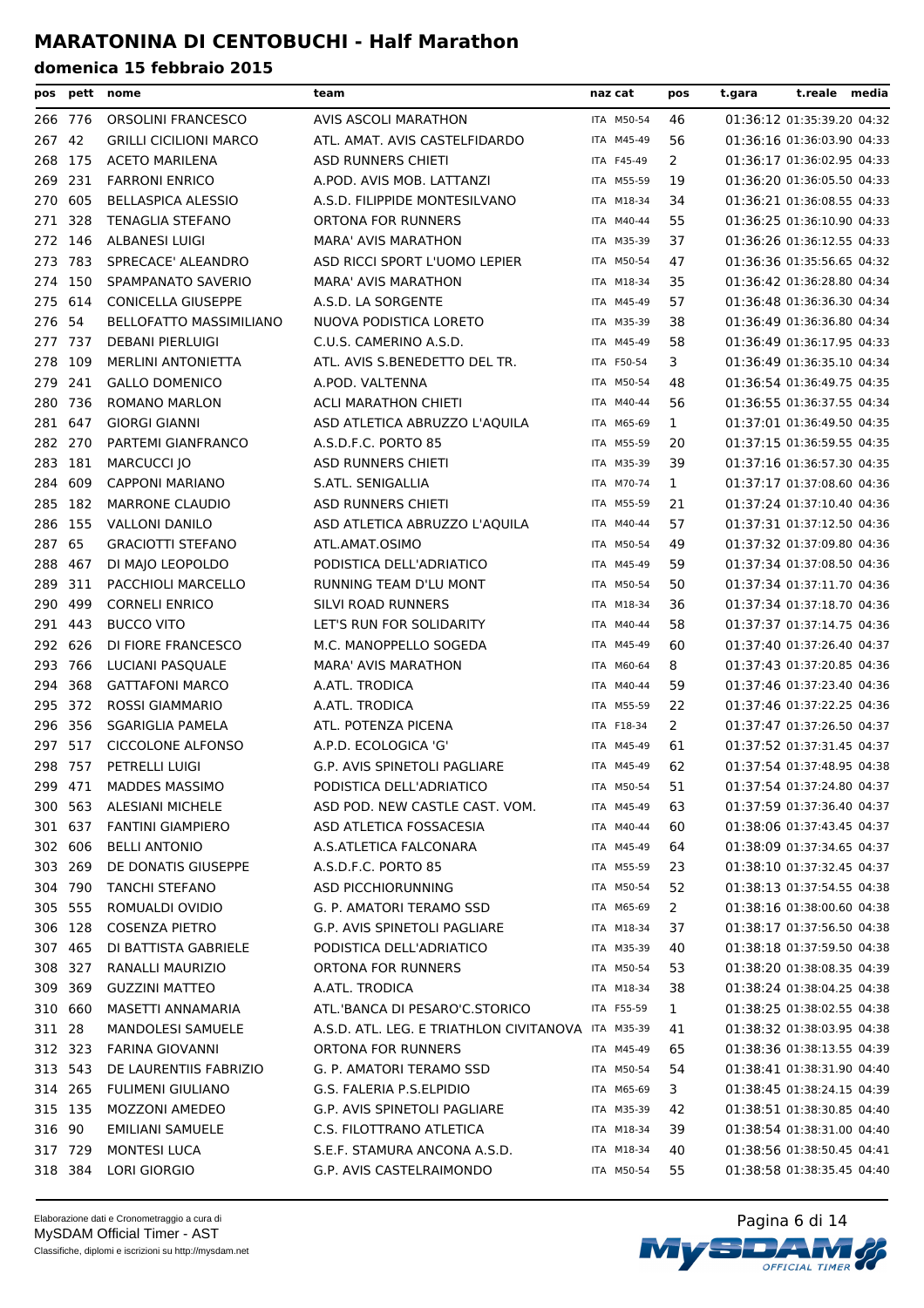| pos     |         | pett nome                    | team                                               | naz cat    | pos | t.gara                     | t.reale media |  |
|---------|---------|------------------------------|----------------------------------------------------|------------|-----|----------------------------|---------------|--|
| 319 341 |         | PALMIERI DANIELE             | POL ACLI MACERATA                                  | ITA M35-39 | 43  | 01:39:03 01:38:41.50 04:40 |               |  |
| 320     | 335     | DORIA FRANCESCO              | ATLETICA CIVITANOVA                                | ITA M35-39 | 44  | 01:39:04 01:38:50.35 04:41 |               |  |
| 321 743 |         | <b>TORO PIERLUIGI</b>        | FIT PROGRAM BY NAIADI                              | ITA M40-44 | 61  | 01:39:07 01:38:48.15 04:40 |               |  |
| 322 754 |         | PARTEMI ANNA                 | NUOVA POD. CENTOBUCHI                              | ITA F45-49 | 3   | 01:39:11 01:38:53.10 04:41 |               |  |
| 323 505 |         | COCCIOLA ALESSANDRO          | ATLETICA LIDO DELLE ROSE                           | ITA M35-39 | 45  | 01:39:12 01:38:32.60 04:40 |               |  |
| 324     | 506     | COCCIOLA FRANCESCO           | ATLETICA LIDO DELLE ROSE                           | ITA M35-39 | 46  | 01:39:14 01:38:33.35 04:40 |               |  |
| 325     | 454     | <b>CROCE CLAUDIO</b>         | POGGIO DEGLI ULIVI R.CURI                          | ITA M45-49 | 66  | 01:39:15 01:38:58.55 04:41 |               |  |
|         | 326 278 | <b>CAMILLETTI MICHELE</b>    | AVIS ASCOLI MARATHON                               | ITA M18-34 | 41  | 01:39:18 01:38:42.35 04:40 |               |  |
| 327     | 535     | LUPI PIETRO                  | ASD RICCI SPORT L'UOMO LEPIER                      | ITA M45-49 | 67  | 01:39:24 01:39:13.85 04:42 |               |  |
| 328 429 |         | DI NEZZA ANDREA              | ASD PROJECT ULTRAMAN                               | ITA M40-44 | 62  | 01:39:27 01:39:06.15 04:41 |               |  |
| 329 30  |         | <b>TORRESI CARLO</b>         | A.S.D. ATL. LEG. E TRIATHLON CIVITANOVA ITA M18-34 |            | 42  | 01:39:29 01:39:01.30 04:41 |               |  |
|         | 330 264 | PERUGINI QUINTO              | ASS. POD. CASETTE D'ETE                            | ITA M50-54 | 56  | 01:39:31 01:39:08.65 04:41 |               |  |
| 331     | 173     | SIMOLO LUIGI                 | ATHLETIC CLUB TERMOLI ASD                          | ITA M45-49 | 68  | 01:39:32 01:39:13.60 04:42 |               |  |
| 332 180 |         | <b>FEBBO PIETRO</b>          | <b>ASD RUNNERS CHIETI</b>                          | ITA M55-59 | 24  | 01:39:34 01:39:20.15 04:42 |               |  |
| 333     | 566     | DELLA FIGLIOLA GIOVANNI      | ASD POD. NEW CASTLE CAST. VOM.                     | ITA M45-49 | 69  | 01:39:36 01:39:17.00 04:42 |               |  |
| 334     | 494     | <b>BASILICO GIULIANO</b>     | SILVI ROAD RUNNERS                                 | ITA M45-49 | 70  | 01:39:37 01:39:02.45 04:41 |               |  |
| 335 612 |         | CILLA GIORGIA                | C.U.S. CAMERINO A.S.D.                             | ITA F35-39 | 2   | 01:39:38 01:39:00.90 04:41 |               |  |
|         | 336 158 | <b>CACCHIONE FABRIZIO</b>    | <b>RUNNERS TERMOLI</b>                             | ITA M45-49 | 71  | 01:39:44 01:39:29.90 04:42 |               |  |
| 337     | 623     | DE FRANCESCO VITO            | TOP RUNNING BRINDISI                               | ITA M60-64 | 9   | 01:39:45 01:39:29.30 04:42 |               |  |
|         | 338 550 | <b>MARTEGIANI SONIA</b>      | G. P. AMATORI TERAMO SSD                           | ITA F50-54 | 4   | 01:39:46 01:39:36.85 04:43 |               |  |
|         | 339 542 | DE DONATO VITTORIO           | G. P. AMATORI TERAMO SSD                           | ITA M70-74 | 2   | 01:39:46 01:39:37.15 04:43 |               |  |
| 340 129 |         | DE CESARIS STEFANO           | G.P. AVIS SPINETOLI PAGLIARE                       | ITA M18-34 | 43  | 01:39:49 01:39:34.90 04:43 |               |  |
| 341 23  |         | DI MASSIMO MARIO             | <b>FORHANS TEAM</b>                                | ITA M40-44 | 63  | 01:39:53 01:39:30.55 04:43 |               |  |
|         | 342 435 | DE MARCO MAURO               | A.S.D. FART SPORT                                  | ITA M50-54 | 57  | 01:39:55 01:39:50.60 04:43 |               |  |
| 343     | 395     | <b>SCIAMANNA LUCA</b>        | ATLETICA AVIS SARNANO                              | ITA M45-49 | 72  | 01:39:56 01:39:36.65 04:43 |               |  |
| 344     | 412     | CARLINI ALEJANDRO            | NUOVA ATLETICA SANGIUSTESE                         | ITA M50-54 | 58  | 01:39:56 01:39:46.25 04:43 |               |  |
| 345     | 405     | DI LODOVICO LUCA             | PALESTRA UP                                        | ITA M35-39 | 47  | 01:39:58 01:39:34.55 04:43 |               |  |
| 346     | 730     | <b>BRANDOLINI MARGHERITA</b> | ASD AMATORI PODISTI PENNESI                        | ITA F18-34 | 3   | 01:39:59 01:39:41.70 04:43 |               |  |
| 347     | 260     | SAVINI GIOVANNI              | POD. MORETTI CORVA                                 | ITA M50-54 | 59  | 01:40:03 01:39:46.40 04:43 |               |  |
| 348 577 |         | DI SALVATORE LUCA            | <b>GRUPPO PODISTICO AVIS VAL VIBR</b>              | ITA M35-39 | 48  | 01:40:04 01:39:49.50 04:43 |               |  |
| 349 239 |         | DANESIO ANTONIO              | A.POD. VALTENNA                                    | ITA M45-49 | 73  | 01:40:04 01:39:58.00 04:44 |               |  |
| 350 78  |         | <b>FRANCONI SERGIO</b>       | <b>G.S. GIANNINO PIERALISI</b>                     | ITA M65-69 | 4   | 01:40:05 01:39:50.70 04:43 |               |  |
| 351 667 |         | <b>NERI DANIELE</b>          | UISP TERAMO                                        | ITA M18-34 | 44  | 01:40:08 01:39:45.80 04:43 |               |  |
| 352 99  |         | AGOSTINI VALERIANO           | ASA ASCOLI PICENO                                  | ITA M65-69 | 5   | 01:40:09 01:39:51.20 04:43 |               |  |
| 353 40  |         | MENNA GINO PAOLO             | I LUPI D'ABRUZZO                                   | ITA M50-54 | 60  | 01:40:12 01:39:58.50 04:44 |               |  |
|         | 354 404 | <b>CICCARELLI MARCO</b>      | PALESTRA UP                                        | ITA M40-44 | 64  | 01:40:15 01:39:53.15 04:44 |               |  |
|         | 355 459 | ASSOGNA ADELMO               | PODISTICA DELL'ADRIATICO                           | ITA M50-54 | 61  | 01:40:22 01:39:59.75 04:44 |               |  |
|         | 356 596 | CAVUTI SAVINO                | RUNNERS PESCARA                                    | ITA M45-49 | 74  | 01:40:26 01:39:38.90 04:43 |               |  |
|         | 357 786 | <b>COSTANTINI MARIELE</b>    | <b>ASD PICCHIORUNNING</b>                          | ITA F40-44 | 3   | 01:40:27 01:40:18.40 04:45 |               |  |
|         | 358 676 | PASTORE MATTEO               | <b>INDIVIDUALE</b>                                 | ITA M35-39 | 49  | 01:40:31 01:40:11.45 04:44 |               |  |
|         | 359 331 | <b>BERINI COSTANTINO</b>     | SACEN CORRIDONIA                                   | ITA M55-59 | 25  | 01:40:32 01:40:13.00 04:45 |               |  |
|         | 360 771 | TALAMONTI TONINO             | <b>MARA' AVIS MARATHON</b>                         | ITA M40-44 | 65  | 01:40:37 01:40:26.50 04:45 |               |  |
|         | 361 240 | DI TEODORO ENZO              | A.POD. VALTENNA                                    | ITA M55-59 | 26  | 01:40:37 01:40:24.30 04:45 |               |  |
|         | 362 452 | PERNA EDMONDO                | M.C. MANOPPELLO SOGEDA                             | ITA M55-59 | 27  | 01:40:39 01:40:30.95 04:45 |               |  |
|         | 363 565 | <b>CONTRISCIANI ERCOLE</b>   | ASD POD. NEW CASTLE CAST. VOM.                     | ITA M55-59 | 28  | 01:40:40 01:40:28.30 04:45 |               |  |
|         | 364 322 | <b>COLONNA VINCENZO</b>      | ORTONA FOR RUNNERS                                 | ITA M50-54 | 62  | 01:40:42 01:40:23.20 04:45 |               |  |
|         | 365 442 | <b>ZURLI CHIARA</b>          | A.S.D. FART SPORT                                  | ITA F50-54 | 5   | 01:40:45 01:40:25.25 04:45 |               |  |
|         | 366 493 | ZANNA DARIO                  | ASD COLOGNA SPIAGGIA                               | ITA M50-54 | 63  | 01:40:45 01:40:30.65 04:45 |               |  |
|         | 367 462 | <b>COPPA GIUSEPPE</b>        | PODISTICA DELL'ADRIATICO                           | ITA M50-54 | 64  | 01:40:45 01:40:30.55 04:45 |               |  |
|         | 368 617 | <b>CRUCIANI DANIELE</b>      | MARCHE SPORT CLUB A.S.D.                           | ITA M40-44 | 66  | 01:40:46 01:40:07.50 04:44 |               |  |
| 369 26  |         | FRINGUELLI GIANGABRIELE      | A.S.D. ATL. LEG. E TRIATHLON CIVITANOVA ITA M40-44 |            | 67  | 01:40:56 01:40:29.50 04:45 |               |  |
|         | 370 392 | CARDARELLI PAOLO             | ATLETICA AVIS SARNANO                              | ITA M40-44 | 68  | 01:41:07 01:40:53.10 04:46 |               |  |
|         | 371 219 | <b>FRANCA VITTORIO</b>       | A.POD. AVIS MOB. LATTANZI                          | ITA M50-54 | 65  | 01:41:13 01:40:54.10 04:46 |               |  |

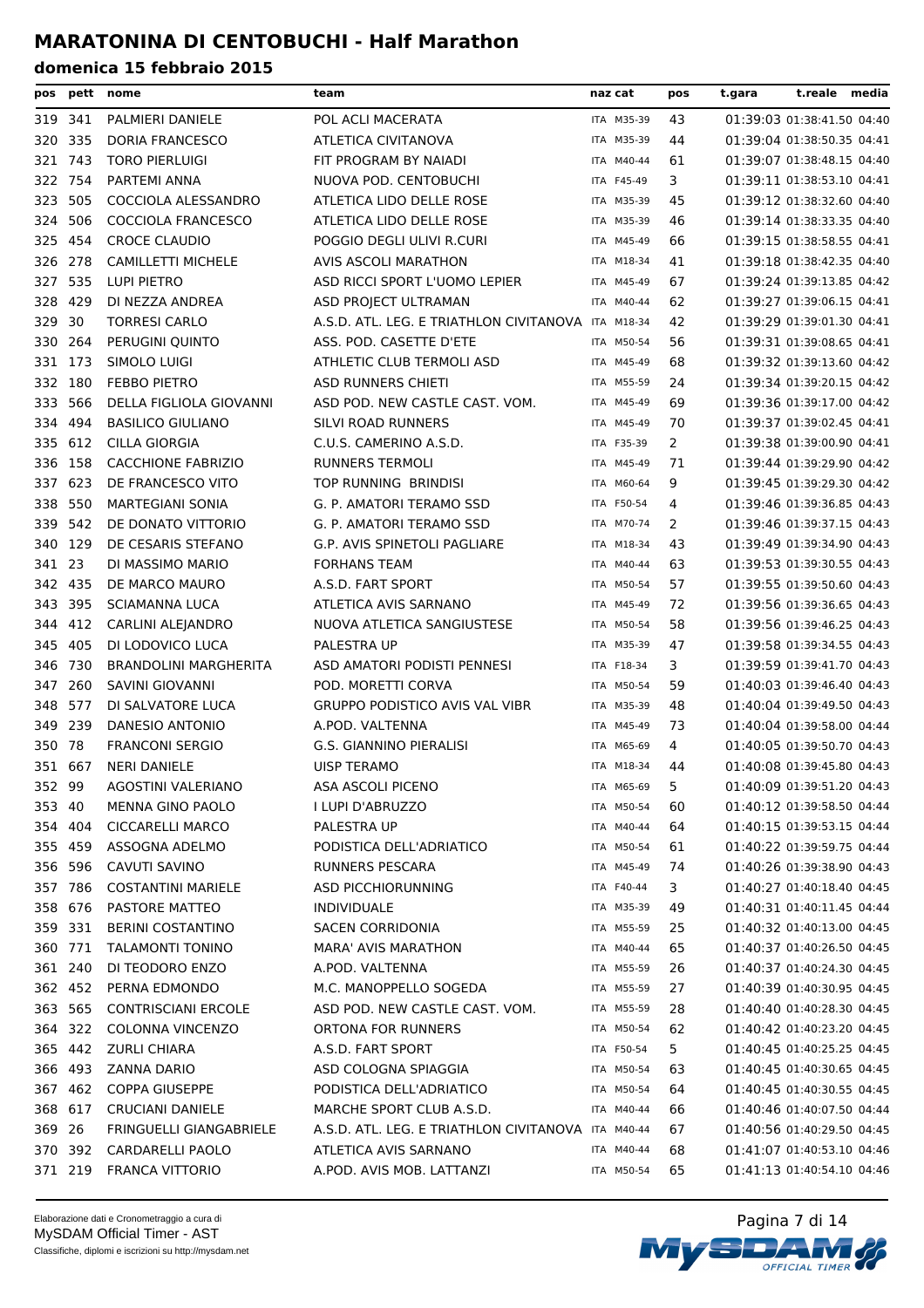| pos     | pett    | nome                       | team                                  | naz cat    | pos            | t.gara | t.reale media              |  |
|---------|---------|----------------------------|---------------------------------------|------------|----------------|--------|----------------------------|--|
| 372 640 |         | <b>FERRETTI NICOLA</b>     | <b>RUNCARD</b>                        | ITA M45-49 | 75             |        | 01:41:14 01:41:00.30 04:47 |  |
| 373 518 |         | <b>CORSETTI ALDO</b>       | A.P.D. ECOLOGICA 'G'                  | ITA M50-54 | 66             |        | 01:41:17 01:40:57.20 04:47 |  |
| 374     | 547     | DI LUDOVICO ALBA           | G. P. AMATORI TERAMO SSD              | ITA F45-49 | 4              |        | 01:41:17 01:41:08.60 04:47 |  |
| 375     | 475     | <b>MICOLUCCI MARCO</b>     | PODISTICA DELL'ADRIATICO              | ITA M18-34 | 45             |        | 01:41:19 01:40:37.40 04:46 |  |
| 376     | 684     | RODILOSSI FABRIZIO         | <b>INDIVIDUALE</b>                    | ITA M45-49 | 76             |        | 01:41:20 01:41:00.95 04:47 |  |
| 377     | 540     | <b>ALIMONTI RENATO</b>     | G. P. AMATORI TERAMO SSD              | ITA M50-54 | 67             |        | 01:41:23 01:41:11.70 04:47 |  |
| 378     | 768     | PIUNTI MAURIZIO            | <b>MARA' AVIS MARATHON</b>            | ITA M50-54 | 68             |        | 01:41:31 01:41:17.00 04:48 |  |
| 379     | 403     | ALESSI BALDASSARRE         | PALESTRA UP                           | ITA M45-49 | 77             |        | 01:41:31 01:41:07.80 04:47 |  |
| 380     | 188     | MARZIALE ANDREA            | A.S.D. TRIBU' FRENTANA                | ITA M40-44 | 69             |        | 01:41:32 01:41:13.50 04:47 |  |
| 381 187 |         | MARZIALE AMEDEO            | A.S.D. TRIBU' FRENTANA                | ITA M40-44 | 70             |        | 01:41:32 01:41:18.50 04:48 |  |
|         | 382 584 | <b>FRANCA FABIO</b>        | ASD PICCHIORUNNING                    | ITA M45-49 | 78             |        | 01:41:33 01:41:13.75 04:47 |  |
| 383 107 |         | <b>CRUCIANI FABIO</b>      | ATL. AVIS S.BENEDETTO DEL TR.         | ITA M45-49 | 79             |        | 01:41:34 01:41:17.70 04:48 |  |
| 384     | 388     | SALTALAMACCHIA SANDRO      | G.P. AVIS CASTELRAIMONDO              | ITA M65-69 | 6              |        | 01:41:36 01:41:33.50 04:48 |  |
| 385     | - 733   | <b>REMIGI STEFANO</b>      | <b>NORCIA RUN</b>                     | ITA M18-34 | 46             |        | 01:41:40 01:41:06.50 04:47 |  |
| 386     | 575     | DE MARTINIS STEFANO        | <b>GRUPPO PODISTICO AVIS VAL VIBR</b> | ITA M45-49 | 80             |        | 01:41:40 01:41:26.45 04:48 |  |
| 387     | 554     | RODOMONTI MARCO            | G. P. AMATORI TERAMO SSD              | ITA M55-59 | 29             |        | 01:41:43 01:41:27.70 04:48 |  |
| 388     | 361     | <b>CIAPANNA FERNANDO</b>   | A.ATL. TRODICA                        | ITA M45-49 | 81             |        | 01:41:44 01:41:10.95 04:47 |  |
| 389     | 63      | CONTI MARIA CRISTINA       | ATL.AMAT.OSIMO                        | ITA F50-54 | 6              |        | 01:41:45 01:41:31.40 04:48 |  |
| 390     | 787     | <b>DIOMEDI ENRICO</b>      | <b>ASD PICCHIORUNNING</b>             | ITA M45-49 | 82             |        | 01:41:47 01:41:32.75 04:48 |  |
|         | 391 236 | <b>VERDECCHIA CARLO</b>    | A.POD. AVIS MOB. LATTANZI             | ITA M45-49 | 83             |        | 01:41:55 01:41:18.45 04:48 |  |
| 392 456 |         | ORFANELLI ANDREA           | POGGIO DEGLI ULIVI R.CURI             | ITA M45-49 | 84             |        | 01:42:04 01:41:47.25 04:49 |  |
| 393 224 |         | PANICCIA' MICHELA          | A.POD. AVIS MOB. LATTANZI             | ITA F40-44 | 4              |        | 01:42:11 01:41:51.70 04:49 |  |
| 394 76  |         | CAMPELLI LAURA             | G.S. GIANNINO PIERALISI               | ITA F40-44 | 5.             |        | 01:42:14 01:41:55.40 04:49 |  |
| 395 106 |         | <b>CONTESSI MARIO</b>      | ATL. AVIS S.BENEDETTO DEL TR.         | ITA M35-39 | 50             |        | 01:42:17 01:41:55.85 04:49 |  |
| 396 294 |         | <b>RONCACE' SARA</b>       | AVIS ASCOLI MARATHON                  | ITA F35-39 | 3              |        | 01:42:20 01:42:06.30 04:50 |  |
|         | 397 232 | <b>SMERILLI FABIO</b>      | A.POD. AVIS MOB. LATTANZI             | ITA M55-59 | 30             |        | 01:42:22 01:42:06.30 04:50 |  |
| 398     | 139     | <b>RE ELIO</b>             | G.P. AVIS SPINETOLI PAGLIARE          | ITA M40-44 | 71             |        | 01:42:23 01:41:52.50 04:49 |  |
| 399     | 116     | DI PAOLO MASSIMILIANO      | NUOVA POD. CENTOBUCHI                 | ITA M45-49 | 85             |        | 01:42:24 01:41:56.15 04:49 |  |
| 400     | 287     | <b>IACHINI MAURIZIO</b>    | AVIS ASCOLI MARATHON                  | ITA M40-44 | 72             |        | 01:42:31 01:42:12.40 04:50 |  |
| 401 156 |         | DI BONA MICHELE            | POLIS. TEAM TERMOLI                   | ITA M60-64 | 10             |        | 01:42:35 01:42:12.50 04:50 |  |
| 402 130 |         | DE NICOLA MARIO            | G.P. AVIS SPINETOLI PAGLIARE          | ITA M45-49 | 86             |        | 01:42:36 01:42:07.45 04:50 |  |
| 403 223 |         | <b>MAZZA FABIO</b>         | A.POD. AVIS MOB. LATTANZI             | ITA M45-49 | 87             |        | 01:42:38 01:42:17.50 04:50 |  |
| 404 133 |         | <b>MERCOLINI GIANCARLO</b> | G.P. AVIS SPINETOLI PAGLIARE          | ITA M55-59 | 31             |        | 01:42:43 01:42:22.65 04:51 |  |
| 405 50  |         | LUNIEW EUGENIO             | SPORT D.L.F. ANCONA                   | ITA M60-64 | 11             |        | 01:42:44 01:42:23.00 04:51 |  |
| 406 500 |         | DI LORETO ADAMO            | SILVI ROAD RUNNERS                    | ITA M40-44 | 73             |        | 01:42:46 01:42:16.85 04:50 |  |
|         | 407 285 | FIORAVANTI ANTONIO         | AVIS ASCOLI MARATHON                  | ITA M45-49 | 88             |        | 01:42:48 01:42:29.50 04:51 |  |
| 408 476 |         | MICOLUCCI STEFANIA         | PODISTICA DELL'ADRIATICO              | ITA F50-54 | $\overline{7}$ |        | 01:42:52 01:42:12.30 04:50 |  |
| 409 460 |         | ASSOGNA CARLO              | PODISTICA DELL'ADRIATICO              | ITA M50-54 | 69             |        | 01:42:53 01:42:14.15 04:50 |  |
| 410     | 365     | <b>FIORANI FABRIZIO</b>    | A.ATL. TRODICA                        | ITA M50-54 | 70             |        | 01:42:55 01:42:35.50 04:51 |  |
| 411 204 |         | <b>GNOCCHINI PATRIZIO</b>  | A. ATL. PORTO S. ELPIDIO              | ITA M50-54 | 71             |        | 01:43:16 01:43:07.10 04:53 |  |
| 412 425 |         | PETRUCCI VINCENZO          | A.S.D. FILIPPIDE MONTESILVANO         | ITA M45-49 | 89             |        | 01:43:17 01:42:57.25 04:52 |  |
| 413 165 |         | <b>FELICE SABRINA</b>      | ATHLETIC CLUB TERMOLI ASD             | ITA F18-34 | 4              |        | 01:43:18 01:43:01.00 04:52 |  |
| 414 420 |         | DI GIAMPAOLO ATTILIO       | A.S.D. FILIPPIDE MONTESILVANO         | ITA M45-49 | 90             |        | 01:43:18 01:42:58.90 04:52 |  |
|         | 415 390 | <b>SCURIATTI FABIO</b>     | G.P. AVIS CASTELRAIMONDO              | ITA M50-54 | 72             |        | 01:43:18 01:42:57.00 04:52 |  |
| 416 159 |         | DI GIROLAMO CIRO           | RUNNERS TERMOLI                       | ITA M45-49 | 91             |        | 01:43:28 01:43:08.75 04:53 |  |
| 417 463 |         | DE DOMINICIS ROMOLO        | PODISTICA DELL'ADRIATICO              | ITA M50-54 | 73             |        | 01:43:30 01:43:15.50 04:53 |  |
| 418 582 |         | <b>CAPPONI STEFANO</b>     | ASD PICCHIORUNNING                    | ITA M60-64 | 12             |        | 01:43:35 01:43:13.90 04:53 |  |
| 419 635 |         | <b>DUBBINELLI GIANLUCA</b> | S.ATL. SENIGALLIA                     | ITA M50-54 | 74             |        | 01:43:36 01:43:05.85 04:53 |  |
|         | 420 235 | <b>TORELLI FRANCESCO</b>   | A.POD. AVIS MOB. LATTANZI             | ITA M40-44 | 74             |        | 01:43:41 01:43:04.90 04:53 |  |
|         | 421 253 | <b>IOMMI ANDREA</b>        | POD. MORETTI CORVA                    | ITA M35-39 | 51             |        | 01:43:42 01:43:23.45 04:54 |  |
| 422 727 |         | <b>NARDI LORENZO</b>       | A.POD. VALTENNA                       | ITA M35-39 | 52             |        | 01:43:46 01:43:06.50 04:53 |  |
| 423 218 |         | <b>DONATI CRISTINA</b>     | A.POD. AVIS MOB. LATTANZI             | ITA F50-54 | 8              |        | 01:43:48 01:43:42.80 04:54 |  |
|         | 424 646 | <b>GIANNOBILE ANDREA</b>   | A.S.D. BIPEDI                         | ITA M35-39 | 53             |        | 01:43:49 01:43:18.20 04:53 |  |

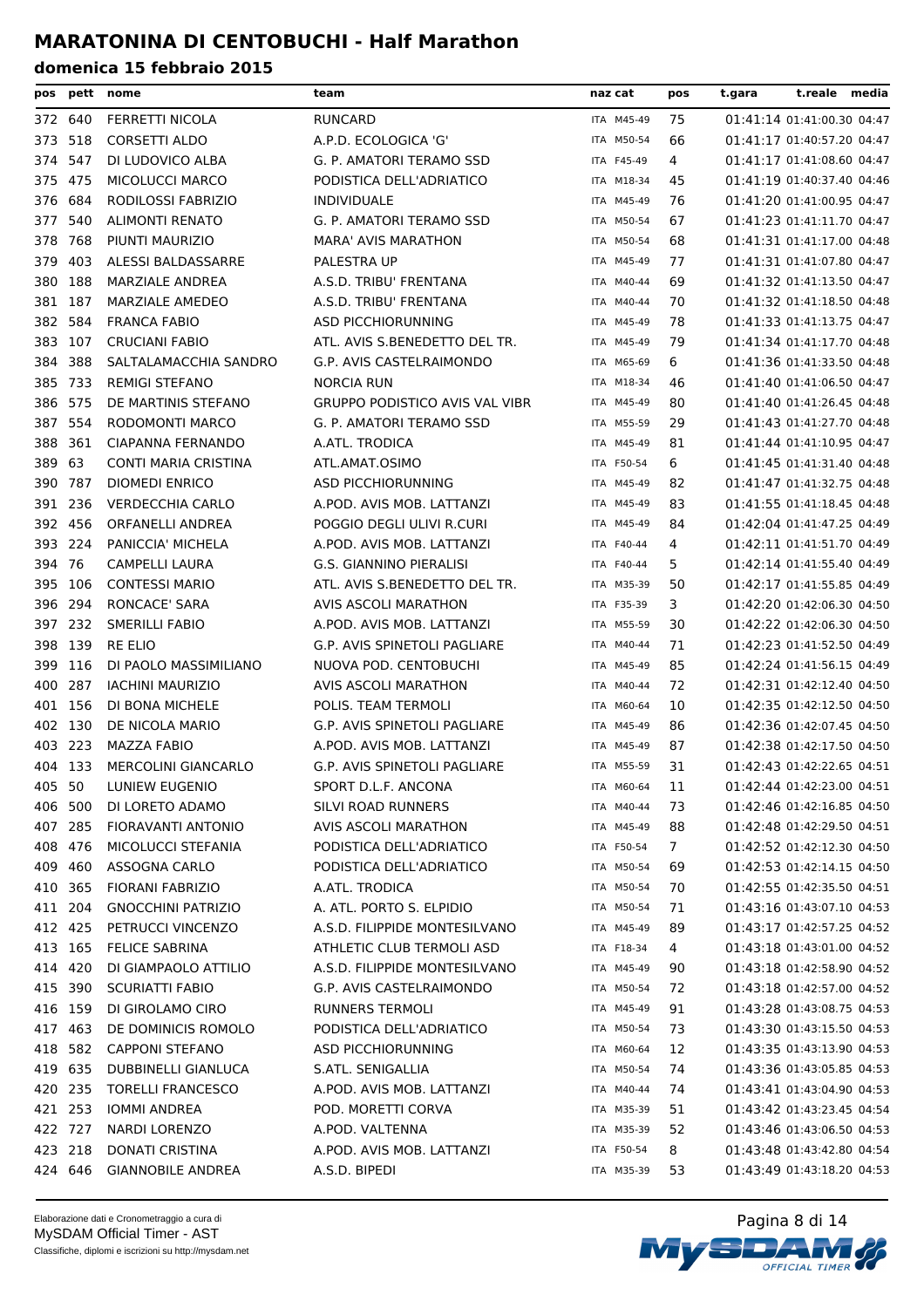| pos     |         | pett nome                    | team                                | naz cat    | pos            | t.reale media<br>t.gara    |
|---------|---------|------------------------------|-------------------------------------|------------|----------------|----------------------------|
|         | 425 214 | CAPORALETTI ANGELO           | A.POD. AVIS MOB. LATTANZI           | ITA M55-59 | 32             | 01:43:49 01:43:41.85 04:54 |
| 426     | 448     | D'ORAZIO RENZO               | M.C. MANOPPELLO SOGEDA              | ITA M50-54 | 75             | 01:43:49 01:43:39.80 04:54 |
| 427 5   |         | CASAGRANDE ANDREA            | ATL. RECANATI                       | ITA M45-49 | 92             | 01:43:49 01:43:30.90 04:54 |
|         | 428 124 | <b>CAPONE CARLO</b>          | G.P. AVIS SPINETOLI PAGLIARE        | ITA M50-54 | 76             | 01:43:50 01:43:17.50 04:53 |
| 429 238 |         | <b>BROCCHI ANTONELLA</b>     | A.POD. VALTENNA                     | ITA F35-39 | 4              | 01:43:54 01:43:15.10 04:53 |
| 430 511 |         | <b>LESTI ENEA</b>            | ASD G.P. MONTORIO                   | ITA M55-59 | 33             | 01:43:57 01:43:12.85 04:53 |
| 431 256 |         | MONTOZZI ROMOLO              | POD. MORETTI CORVA                  | ITA M55-59 | 34             | 01:43:58 01:43:37.70 04:54 |
| 432 251 |         | D'AMORE ROBERTO              | POD. MORETTI CORVA                  | ITA M55-59 | 35             | 01:44:02 01:43:43.00 04:54 |
| 433 630 |         | DI NINO MORENO               | VINI FANTINI BY FARNESE             | ITA M35-39 | 54             | 01:44:02 01:43:42.40 04:54 |
| 434 357 |         | CAPPELLACCI GIANFRANCO       | A.ATL. TRODICA                      | ITA M55-59 | 36             | 01:44:03 01:43:46.75 04:55 |
| 435 595 |         | <b>CAMPLESE GABRIELE</b>     | <b>RUNNERS PESCARA</b>              | ITA M35-39 | 55             | 01:44:04 01:43:43.65 04:55 |
| 436     | 680     | PIZZIMENTI GIOVANNI          | S.ATL. SENIGALLIA                   | ITA M50-54 | 77             | 01:44:07 01:43:35.95 04:54 |
| 437     | 396     | SETTIMI SANDRA               | ATLETICA AVIS SARNANO               | ITA F50-54 | 9              | 01:44:07 01:43:48.50 04:55 |
| 438     | 234     | <b>GINOBILI ADAMO</b>        | A.POD. AVIS MOB. LATTANZI           | ITA M45-49 | 93             | 01:44:09 01:43:50.00 04:55 |
| 439     | 559     | DI GIANNATALE PASQUALINO     | ASD RUNNERS SAN NICOLO'             | ITA M55-59 | 37             | 01:44:16 01:43:56.35 04:55 |
| 440     | 775     | <b>GIACOBONI PIETRO</b>      | AVIS ASCOLI MARATHON                | ITA M55-59 | 38             | 01:44:20 01:44:11.15 04:56 |
| 441 237 |         | <b>VESPRINI ELIANO</b>       | A.POD. AVIS MOB. LATTANZI           | ITA M45-49 | 94             | 01:44:23 01:44:06.55 04:56 |
| 442 594 |         | <b>AMICONE ANDREA</b>        | <b>RUNNERS PESCARA</b>              | ITA M35-39 | 56             | 01:44:27 01:43:18.35 04:53 |
| 443 120 |         | <b>MATTIOLI GIANNI</b>       | NUOVA POD. CENTOBUCHI               | ITA M40-44 | 75             | 01:44:28 01:43:59.60 04:55 |
| 444     | 686     | <b>RUBINO DOMENICO</b>       | ATL.'BANCA DI PESARO'C.STORICO      | ITA M45-49 | 95             | 01:44:39 01:44:04.95 04:56 |
| 445     | 491     | <b>RONGAI MASSIMO</b>        | ASD COLOGNA SPIAGGIA                | ITA M40-44 | 76             | 01:44:39 01:44:18.65 04:56 |
| 446     | 488     | <b>MALATESTA MANUEL</b>      | ASD COLOGNA SPIAGGIA                | ITA M18-34 | 47             | 01:44:40 01:44:20.80 04:56 |
| 447 487 |         | <b>MALATESTA GABRIELE</b>    | ASD COLOGNA SPIAGGIA                | ITA M18-34 | 48             | 01:44:40 01:44:20.85 04:56 |
| 448     | 98      | SARNARI LARA                 | C.S. FILOTTRANO ATLETICA            | ITA F40-44 | 6              | 01:44:46 01:44:25.90 04:57 |
| 449     | 669     | <b>OLIVIERI FEDERICO</b>     | ASD RUNNERS CEPAGATTI               | ITA M18-34 | 49             | 01:44:52 01:44:35.45 04:57 |
| 450 7   |         | <b>GIORGETTI SIMONE</b>      | ATL. RECANATI                       | ITA M40-44 | 77             | 01:44:55 01:44:36.15 04:57 |
| 451     | 731     | <b>FRUTTUOSO ANTONIO</b>     | ASD AMATORI PODISTI PENNESI         | ITA M65-69 | $\overline{7}$ | 01:44:56 01:44:50.95 04:58 |
| 452     | 297     | <b>TRAINI FRANCESCA</b>      | AVIS ASCOLI MARATHON                | ITA F50-54 | 10             | 01:44:58 01:44:48.10 04:58 |
| 453 741 |         | D'ALESSANDRO KATIA           | FIT PROGRAM BY NAIADI               | ITA F18-34 | 5              | 01:44:59 01:44:31.55 04:57 |
| 454 439 |         | POMANTE CINZIA               | A.S.D. FART SPORT                   | ITA F50-54 | 11             | 01:45:00 01:44:53.80 04:58 |
|         | 455 304 | <b>CAMPANELLI GABRIELE</b>   | RUNNING TEAM D'LU MONT              | ITA M35-39 | 57             | 01:45:01 01:44:49.00 04:58 |
| 456 149 |         | CARMINUCCI CLAUDIO           | <b>MARA' AVIS MARATHON</b>          | ITA M70-74 | 3              | 01:45:07 01:44:47.35 04:58 |
| 457 313 |         | STRACCIA GIULIO              | RUNNING TEAM D'LU MONT              | ITA M45-49 | 96             | 01:45:07 01:44:44.85 04:57 |
| 458     | 339     | SACCUTELLI MARCO             | ATLETICA CIVITANOVA                 | ITA M50-54 | 78             | 01:45:08 01:44:46.80 04:57 |
| 459 6   |         | <b>FORMICONI ADRIANO</b>     | ATL. RECANATI                       | ITA M50-54 | 79             | 01:45:16 01:44:59.60 04:58 |
|         | 460 740 | DI FEBO BARBARA              | FIT PROGRAM BY NAIADI               | ITA F45-49 | 5              | 01:45:16 01:44:56.50 04:58 |
|         | 461 588 | <b>CIAFRELLI FABIO</b>       | ATLETICA VAL TAVO                   | ITA M45-49 | 97             | 01:45:26 01:45:05.25 04:58 |
| 462 97  |         | RUSSANO COSIMO               | C.S. FILOTTRANO ATLETICA            | ITA M50-54 | 80             | 01:45:35 01:45:14.90 04:59 |
| 463 88  |         | <b>BOTTEGONI FRANCESCO</b>   | C.S. FILOTTRANO ATLETICA            | ITA M45-49 | 98             | 01:45:36 01:45:14.75 04:59 |
|         | 464 756 | <b>GABRIELLI JOSE RAFAEL</b> | <b>G.P. AVIS SPINETOLI PAGLIARE</b> | ITA M35-39 | 58             | 01:45:41 01:45:21.85 04:59 |
|         | 465 250 | DAMIANI GIUDITTA             | POD. MORETTI CORVA                  | ITA F60-64 | 1              | 01:45:46 01:45:25.30 04:59 |
|         | 466 478 | NARDINOCCHI ANDREA           | PODISTICA DELL'ADRIATICO            | ITA M18-34 | 50             | 01:45:54 01:45:12.65 04:59 |
|         | 467 411 | <b>BAGAZZOLI GIANCARLO</b>   | NUOVA ATLETICA SANGIUSTESE          | ITA M45-49 | 99             | 01:45:59 01:45:22.30 04:59 |
| 468 19  |         | PERGOLOTTI PAOLO             | S.E.F. STAMURA ANCONA A.S.D.        | ITA M45-49 | 100            | 01:46:01 01:45:40.85 05:00 |
| 469 295 |         | ROSATI ANTONELLA             | AVIS ASCOLI MARATHON                | ITA F18-34 | 6              | 01:46:04 01:45:51.15 05:01 |
|         | 470 126 | CARASSAI VALERIO             | G.P. AVIS SPINETOLI PAGLIARE        | ITA M35-39 | 59             | 01:46:05 01:45:44.45 05:00 |
|         | 471 773 | <b>CELANI RODOLFO</b>        | AVIS ASCOLI MARATHON                | ITA M55-59 | 39             | 01:46:07 01:45:46.15 05:00 |
|         | 472 245 | PETRINI FRANCO               | A.POD. VALTENNA                     | ITA M55-59 | 40             | 01:46:19 01:45:43.95 05:00 |
|         | 473 198 | <b>STREPPA MARCELLO</b>      | ATL. ELPIDIENSE AVIS AIDO           | ITA M65-69 | 8              | 01:46:23 01:46:03.40 05:01 |
|         | 474 541 | CHIARINI GIANNA              | G. P. AMATORI TERAMO SSD            | ITA F45-49 | 6              | 01:46:31 01:46:21.50 05:02 |
| 475 360 |         | CASTAGNA MASSIMO             | A.ATL. TRODICA                      | ITA M55-59 | 41             | 01:46:35 01:46:05.30 05:01 |
|         | 476 358 | CAPPELLACCI MATTEO           | A.ATL. TRODICA                      | ITA M18-34 | 51             | 01:46:39 01:46:18.10 05:02 |
|         | 477 205 | SAINI RAMALJIT               | A. ATL. PORTO S. ELPIDIO            | ITA M45-49 | 101            | 01:46:39 01:46:20.40 05:02 |

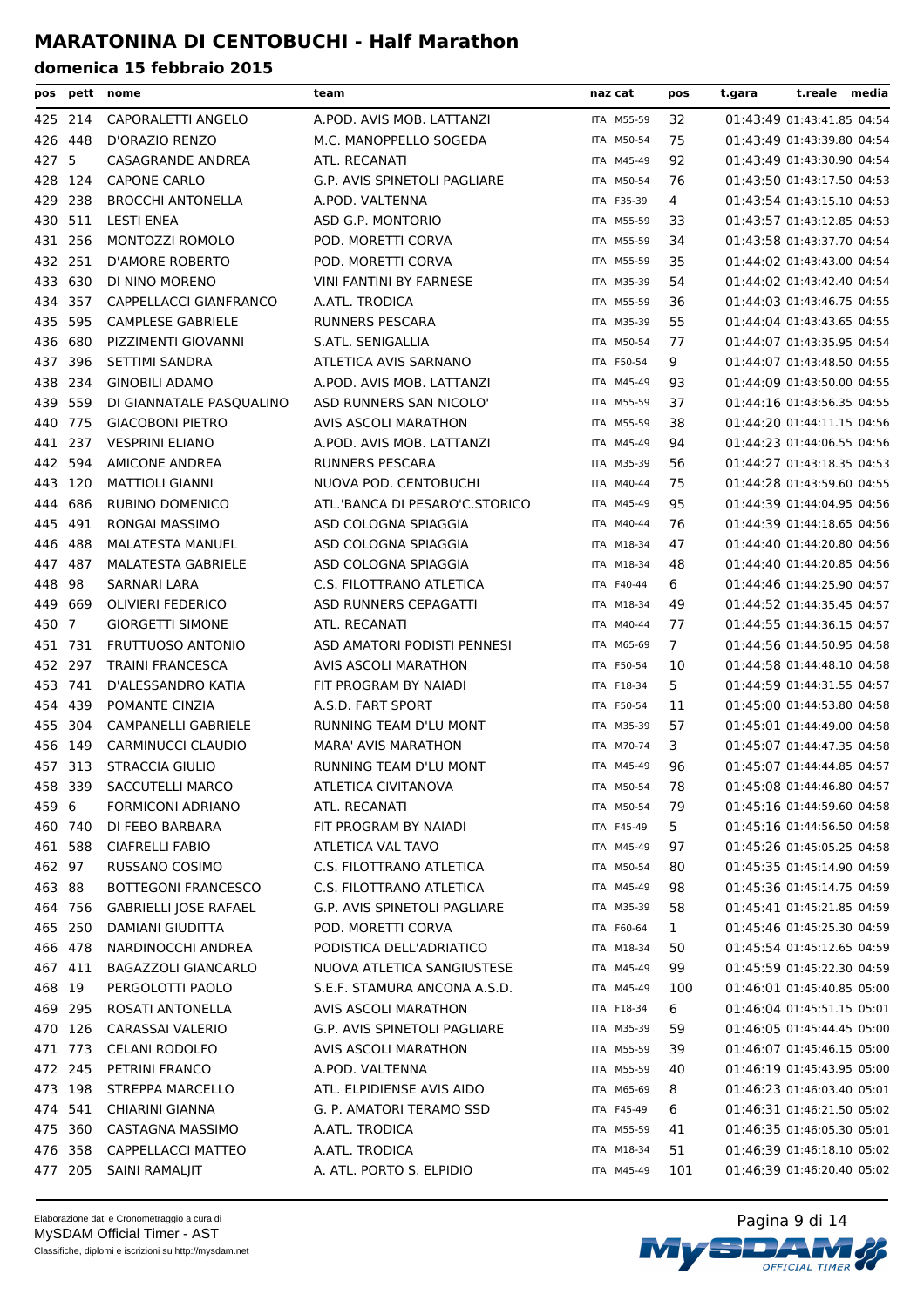| pos     |         | pett nome                                        | team                                               | naz cat    | pos            | t.gara | t.reale                    | media |
|---------|---------|--------------------------------------------------|----------------------------------------------------|------------|----------------|--------|----------------------------|-------|
| 478 272 |         | REALMUTO NUNZIO                                  | A.S.D.F.C. PORTO 85                                | ITA M35-39 | 60             |        | 01:46:40 01:46:05.60 05:01 |       |
| 479     | 607     | <b>BOCCACCI ADALBERTO</b>                        | ASD ATLETICA ABRUZZO L'AQUILA                      | ITA M55-59 | 42             |        | 01:46:40 01:46:18.45 05:02 |       |
| 480     | 450     | <b>IEZZI MARCO</b>                               | M.C. MANOPPELLO SOGEDA                             | ITA M35-39 | 61             |        | 01:46:44 01:46:36.50 05:03 |       |
| 481 34  |         | <b>VALENTE PANTALEONE</b>                        | <b>RUNNERS LANCIANO</b>                            | ITA M55-59 | 43             |        | 01:46:46 01:46:26.40 05:02 |       |
| 482 221 |         | KATSANOS CHRISTOS                                | A.POD. AVIS MOB. LATTANZI                          | ITA M40-44 | 78             |        | 01:46:56 01:46:35.10 05:03 |       |
| 483 586 |         | <b>TARLI GUIDO</b>                               | ASD PICCHIORUNNING                                 | ITA M55-59 | 44             |        | 01:46:57 01:46:36.65 05:03 |       |
| 484 79  |         | <b>FRONTALINI FABIOLA</b>                        | <b>G.S. GIANNINO PIERALISI</b>                     | ITA F35-39 | 5.             |        | 01:46:58 01:46:30.95 05:02 |       |
| 485     | 249     | <b>CHIOINI FAUSTO</b>                            | POD. MORETTI CORVA                                 | ITA M55-59 | 45             |        | 01:46:59 01:46:38.95 05:03 |       |
| 486     | 284     | <b>FIORA' MASSIMILIANO</b>                       | AVIS ASCOLI MARATHON                               | ITA M40-44 | 79             |        | 01:47:00 01:46:40.70 05:03 |       |
| 487 473 |         | <b>MARINI FRANCO</b>                             | PODISTICA DELL'ADRIATICO                           | ITA M45-49 | 102            |        | 01:47:05 01:46:42.70 05:03 |       |
| 488 292 |         | PACIFICI NAZZARENO                               | AVIS ASCOLI MARATHON                               | ITA M50-54 | 81             |        | 01:47:11 01:46:50.80 05:03 |       |
| 489 321 |         | VIRGINILLO NICOLINO                              | <b>RUNNING PENTRIA</b>                             | ITA M45-49 | 103            |        | 01:47:30 01:47:08.45 05:04 |       |
| 490 574 |         | <b>BUONO FRANCESCO</b>                           | <b>GRUPPO PODISTICO AVIS VAL VIBR</b>              | ITA M40-44 | 80             |        | 01:47:36 01:46:49.10 05:03 |       |
| 491 36  |         | D'AMORE VITTORIO                                 | MAJELLA SPORTING TEAM                              | ITA M45-49 | 104            |        | 01:47:39 01:47:17.30 05:05 |       |
| 492 445 |         | DI BARTOLOMEO DONATELLO                          | M.C. MANOPPELLO SOGEDA                             | ITA M35-39 | 62             |        | 01:47:44 01:47:26.50 05:05 |       |
| 493     | 325     | <b>IURISCI GERVASIO</b>                          | <b>ORTONA FOR RUNNERS</b>                          | ITA M40-44 | 81             |        | 01:47:49 01:47:28.90 05:05 |       |
| 494     | 573     | TRUBIANI NUNZIA                                  | ASD POD. NEW CASTLE CAST. VOM.                     | ITA F45-49 | 7              |        | 01:47:50 01:47:17.00 05:05 |       |
| 495 643 |         | <b>GASPARRONI PIERO</b>                          | VALORE SALUTE, FORTI E VELOCI                      | ITA M50-54 | 82             |        | 01:47:57 01:47:37.25 05:06 |       |
| 496     | 290     | <b>MANIGRASSO CATALDO</b>                        | AVIS ASCOLI MARATHON                               | ITA M60-64 | 13             |        | 01:48:06 01:48:02.95 05:07 |       |
| 497     | 389     | SANTONICI ALESSANDRO                             | G.P. AVIS CASTELRAIMONDO                           | ITA M50-54 | 83             |        | 01:48:17 01:47:55.35 05:06 |       |
| 498     | 248     | CAIANIELLO ANTIMO                                | POD. MORETTI CORVA                                 | ITA M45-49 | 105            |        | 01:48:21 01:47:59.25 05:07 |       |
| 499 215 |         | COSTANZI RICCARDO                                | A.POD. AVIS MOB. LATTANZI                          | ITA M50-54 | 84             |        | 01:48:26 01:48:04.20 05:07 |       |
| 500 352 |         | MASSACCESI PAOLO                                 | ATL. POTENZA PICENA                                | ITA M55-59 | 46             |        | 01:48:32 01:48:12.25 05:07 |       |
| 501 519 |         | DI GIACINTO NICOLA                               | A.P.D. ECOLOGICA 'G'                               | ITA M50-54 | 85             |        | 01:48:34 01:48:05.70 05:07 |       |
| 502 366 |         | <b>FIORANI SILVANO</b>                           | A.ATL. TRODICA                                     | ITA M50-54 | 86             |        | 01:48:34 01:48:15.15 05:07 |       |
| 503     | 407     | MICHELONI FRANCESCO                              | PALESTRA UP                                        | ITA M40-44 | 82             |        | 01:48:36 01:48:14.35 05:07 |       |
| 504     | 707     | <b>VALENTINI ANTONIO</b>                         | ASD GRUPPO PODISTICO IL CRAMPO                     | ITA M50-54 | 87             |        | 01:48:36 01:48:16.80 05:07 |       |
| 505     | 671     | ORTU SEBASTIANO                                  | <b>RUNCARD</b>                                     | ITA M40-44 | 83             |        | 01:48:38 01:48:17.85 05:07 |       |
| 506 367 |         | <b>FORESI GIANCARLO</b>                          | A.ATL. TRODICA                                     | ITA M60-64 | 14             |        | 01:48:43 01:48:21.30 05:08 |       |
| 507 8   |         | <b>MANFRINI MAURO</b>                            | ATL. RECANATI                                      | ITA M60-64 | 15             |        | 01:48:50 01:48:24.95 05:08 |       |
| 508     | 495     | <b>CAMELI SPLENDORA</b>                          | SILVI ROAD RUNNERS                                 | ITA F35-39 | 6              |        | 01:48:52 01:48:22.35 05:08 |       |
| 509     | 502     | ROMANELLI GABRIELE                               | SILVI ROAD RUNNERS                                 | ITA M60-64 | 16             |        | 01:48:52 01:48:22.35 05:08 |       |
| 510 300 |         | RASICCI ADAMO                                    | A.S.D.COMODO SPORT                                 | ITA M60-64 | 17             |        | 01:48:56 01:48:33.85 05:08 |       |
| 511 639 |         | FERRETTI ALESSIA                                 | SACEN CORRIDONIA                                   | ITA F45-49 | 8              |        | 01:49:07 01:48:45.25 05:09 |       |
|         | 512 340 | <b>CARELLI GIUSEPPE</b>                          | POL ACLI MACERATA                                  | ITA M55-59 | 47             |        | 01:49:09 01:48:47.80 05:09 |       |
|         | 513 434 | CASSIBBA VINCENZO                                | A.S.D. FART SPORT                                  | ITA M60-64 | 18             |        | 01:49:10 01:48:46.10 05:09 |       |
|         | 514 739 | <b>MANCINI RODOLFO</b>                           | <b>NORCIA RUN</b>                                  | ITA M18-34 | 52             |        | 01:49:12 01:48:39.65 05:09 |       |
|         | 515 789 | PELLEGRINO ENRICO                                | ASD PICCHIORUNNING                                 | ITA M50-54 | 88             |        | 01:49:14 01:48:43.20 05:09 |       |
| 516 41  |         | CINGOLANI MARIA                                  | ATL. AMAT. AVIS CASTELFIDARDO                      | ITA F60-64 | $\overline{2}$ |        | 01:49:15 01:48:54.55 05:09 |       |
| 517 483 |         | <b>TASSONI RAFFAELE</b>                          | PODISTICA DELL'ADRIATICO                           | ITA M55-59 | 48             |        | 01:49:22 01:49:07.60 05:10 |       |
| 518 275 |         | ANGELINI MARINUCCI GIUSEPPE AVIS ASCOLI MARATHON |                                                    | ITA M55-59 | 49             |        | 01:49:32 01:49:10.50 05:10 |       |
| 519 364 |         | DORIA CHRISTIAN                                  | A.ATL. TRODICA                                     | ITA M18-34 | 53             |        | 01:49:39 01:49:14.70 05:10 |       |
| 520 29  |         | <b>TARABELLI MARCO</b>                           | A.S.D. ATL. LEG. E TRIATHLON CIVITANOVA ITA M40-44 |            | 84             |        | 01:49:40 01:49:15.40 05:10 |       |
| 521 539 |         | DI PIZIO ANGELO                                  | ASD RICCI SPORT L'UOMO LEPIER                      | ITA M45-49 | 106            |        | 01:49:41 01:49:09.50 05:10 |       |
| 522 679 |         | PISTOLESI GIULIANO                               | SACEN CORRIDONIA                                   | ITA M50-54 | 89             |        | 01:49:42 01:49:20.50 05:10 |       |
| 523 380 |         | <b>CENSI RACHELA</b>                             | G.P. AVIS CASTELRAIMONDO                           | ITA F40-44 | 7              |        | 01:49:46 01:49:27.70 05:11 |       |
| 524 602 |         | <b>BADALINI STEFANO</b>                          | A.S.ATLETICA FALCONARA                             | ITA M55-59 | 50             |        | 01:50:01 01:49:26.20 05:11 |       |
| 525 453 |         | <b>SBORGIA LORENZO</b>                           | M.C. MANOPPELLO SOGEDA                             | ITA M40-44 | 85             |        | 01:50:07 01:49:58.30 05:12 |       |
|         | 526 383 | <b>GRELLONI PATRIZIA</b>                         | G.P. AVIS CASTELRAIMONDO                           | ITA F35-39 | 7              |        | 01:50:22 01:50:01.75 05:12 |       |
| 527 376 |         | <b>BOVETTI LUCIANO</b>                           | G.P. AVIS CASTELRAIMONDO                           | ITA M65-69 | 9              |        | 01:50:22 01:50:01.85 05:12 |       |
|         | 528 309 | MELOZZI DANILO                                   | RUNNING TEAM D'LU MONT                             | ITA M50-54 | 90             |        | 01:50:26 01:49:57.35 05:12 |       |
| 529 633 |         | D'ONOFRIO NARCISO                                | <b>INDIVIDUALE</b>                                 | ITA M50-54 | 91             |        | 01:50:32 01:50:09.60 05:13 |       |
| 530 85  |         | SOLUSTRI REMO                                    | G.S. GIANNINO PIERALISI                            | ITA M55-59 | 51             |        | 01:50:43 01:50:09.15 05:13 |       |

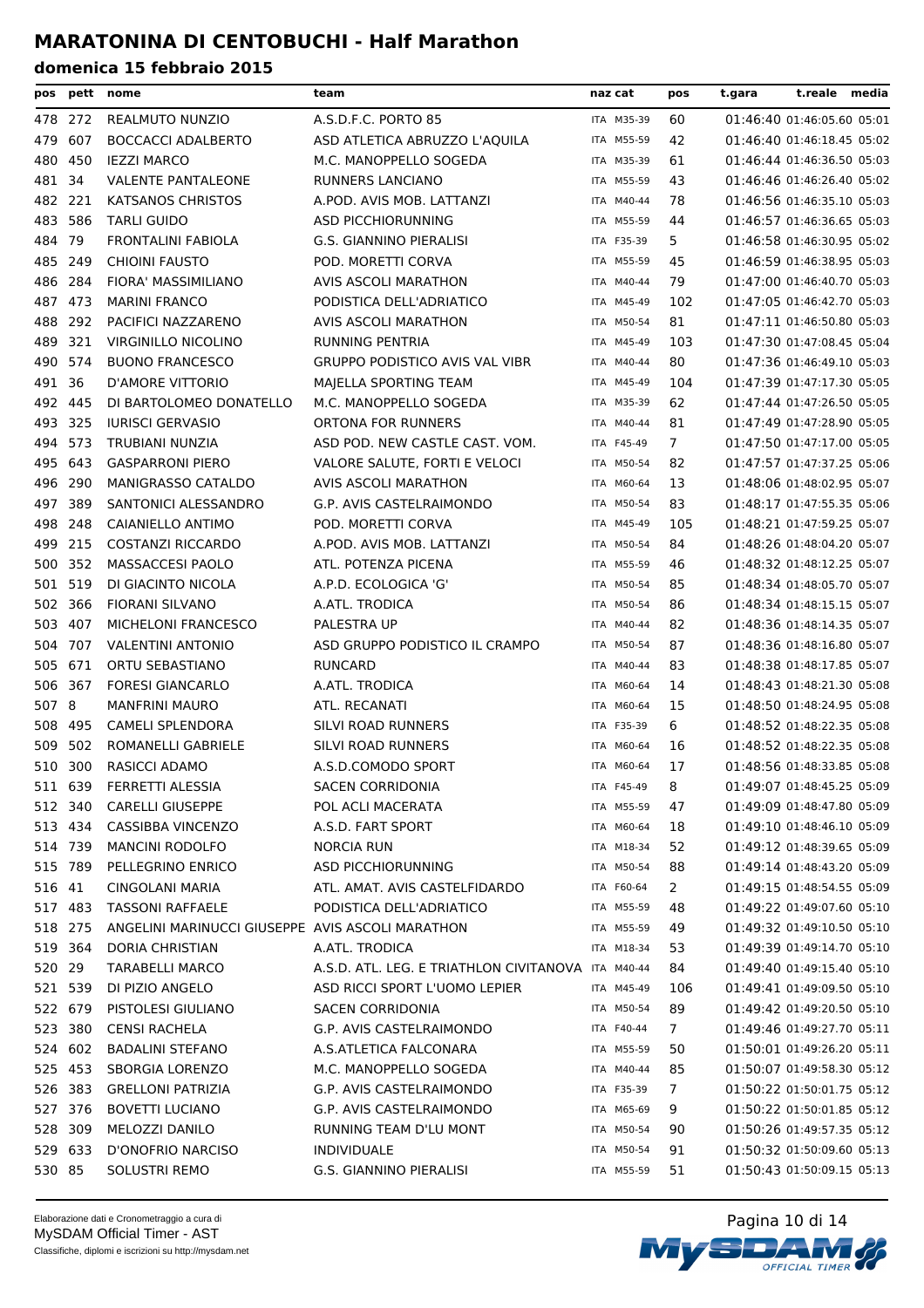| pos     |         | pett nome                | team                                               | naz cat           | pos            | t.gara | t.reale media              |  |
|---------|---------|--------------------------|----------------------------------------------------|-------------------|----------------|--------|----------------------------|--|
|         | 531 359 | <b>CAPPELLI FABRIZIO</b> | A.ATL. TRODICA                                     | ITA M50-54        | 92             |        | 01:50:51 01:50:28.35 05:14 |  |
| 532 60  |         | <b>SERAFINI GIORGIO</b>  | NUOVA PODISTICA LORETO                             | ITA M65-69        | 10             |        | 01:50:54 01:50:23.50 05:13 |  |
| 533     | 472     | <b>MARINI ANTONIO</b>    | PODISTICA DELL'ADRIATICO                           | ITA M55-59        | 52             |        | 01:50:54 01:50:39.50 05:14 |  |
|         | 534 233 | <b>TASSOTTI BEATRICE</b> | A.POD. AVIS MOB. LATTANZI                          | ITA F18-34        | $\overline{7}$ |        | 01:50:56 01:50:34.15 05:14 |  |
| 535     | 735     | OTTAVIANI MARIO          | <b>NORCIA RUN</b>                                  | ITA M55-59        | 53             |        | 01:51:05 01:50:47.50 05:15 |  |
| 536     | 675     | PAPA DAVIDE              | <b>INDIVIDUALE</b>                                 | ITA M35-39        | 63             |        | 01:51:12 01:50:31.70 05:14 |  |
| 537 186 |         | <b>MARINELLI ALESSIO</b> | A.S.D. TRIBU' FRENTANA                             | ITA M50-54        | 93             |        | 01:51:13 01:50:51.35 05:15 |  |
| 538     | 119     | <b>MATTIOLI DANILO</b>   | NUOVA POD. CENTOBUCHI                              | ITA M40-44        | 86             |        | 01:51:32 01:51:04.85 05:15 |  |
| 539     | 370     | <b>MENGONI ROBERTO</b>   | A.ATL. TRODICA                                     | ITA M45-49        | 107            |        | 01:51:32 01:51:07.10 05:16 |  |
| 540     | 480     | PISCIELLA BRUNO          | PODISTICA DELL'ADRIATICO                           | ITA M50-54        | 94             |        | 01:51:36 01:51:18.30 05:16 |  |
| 541 31  |         | <b>BRUNI VINICIO</b>     | RUNNERS LANCIANO                                   | ITA M35-39        | 64             |        | 01:51:53 01:51:39.80 05:17 |  |
| 542 228 |         | ROMANELLA LORENZO        | A.POD. AVIS MOB. LATTANZI                          | ITA M55-59        | 54             |        | 01:52:01 01:51:39.60 05:17 |  |
| 543 222 |         | MARZIALI VANDINO         | A.POD. AVIS MOB. LATTANZI                          | ITA M55-59        | 55             |        | 01:52:02 01:51:31.30 05:17 |  |
| 544 91  |         | <b>GHERGO MARCO</b>      | C.S. FILOTTRANO ATLETICA                           | ITA M40-44        | 87             |        | 01:52:13 01:52:01.20 05:18 |  |
| 545     | 749     | ALI BABEI JAVAD          | G.P. AVIS SPINETOLI PAGLIARE                       | ITA M50-54        | 95             |        | 01:52:18 01:51:45.85 05:17 |  |
| 546     | 144     | <b>GRILLI TONINO</b>     | POL. OFFIDA PODISTICA                              | ITA M60-64        | 19             |        | 01:52:22 01:52:01.90 05:18 |  |
| 547     | 413     | D'ANGELO FRANCESCO       | NUOVA ATLETICA SANGIUSTESE                         | ITA M50-54        | 96             |        | 01:52:23 01:52:04.10 05:18 |  |
| 548     | 362     | <b>CICCARELLI PAOLA</b>  | A.ATL. TRODICA                                     | <b>ITA F40-44</b> | 8              |        | 01:52:23 01:51:58.35 05:18 |  |
| 549 55  |         | <b>FALASCA ALICE</b>     | NUOVA PODISTICA LORETO                             | ITA F35-39        | 8              |        | 01:52:41 01:52:19.60 05:19 |  |
| 550     | 307     | DI LORENZO URSULA        | RUNNING TEAM D'LU MONT                             | ITA F40-44        | 9              |        | 01:52:45 01:52:17.55 05:19 |  |
| 551 712 |         | <b>BRANDOLINI ANGELO</b> | UISP FRANCAVILLA A MARE                            | ITA M65-69        | 11             |        | 01:52:59 01:52:46.25 05:20 |  |
| 552 618 |         | D'ANTEO ANGELO           | ASD G.P. ANGOLANO                                  | ITA M50-54        | 97             |        | 01:53:08 01:52:24.55 05:19 |  |
| 553 25  |         | <b>DRUIDI DANIELE</b>    | A.S.D. ATL. LEG. E TRIATHLON CIVITANOVA ITA M35-39 |                   | 65             |        | 01:53:10 01:52:41.15 05:20 |  |
| 554     | 628     | DI MARCO LUCIANO         | A.S.D. NUOVA ATL. MONTESILVANO                     | ITA M60-64        | 20             |        | 01:53:14 01:52:30.65 05:19 |  |
| 555 192 |         | DI NUNZIO GIUSEPPE       | ASD GRUPPO PODISTICO IL CRAMPO                     | ITA M40-44        | 88             |        | 01:53:15 01:52:51.20 05:20 |  |
| 556 27  |         | <b>GUIOTTO FABIO</b>     | A.S.D. ATL. LEG. E TRIATHLON CIVITANOVA            | ITA M40-44        | 89             |        | 01:53:35 01:53:07.30 05:21 |  |
| 557 533 |         | DI CANDIDO ISIDE         | ASD RICCI SPORT L'UOMO LEPIER                      | ITA F50-54        | 12             |        | 01:53:35 01:53:03.85 05:21 |  |
| 558     | 363     | <b>DARI LUIGI</b>        | A.ATL. TRODICA                                     | ITA M40-44        | 90             |        | 01:53:37 01:53:12.60 05:21 |  |
| 559     | 81      | LATINI ROBERTO           | G.S. GIANNINO PIERALISI                            | ITA M50-54        | 98             |        | 01:53:38 01:53:10.35 05:21 |  |
| 560     | 466     | DI GIOVANNI ANDREA       | PODISTICA DELL'ADRIATICO                           | ITA M60-64        | 21             |        | 01:53:50 01:53:32.80 05:22 |  |
| 561 613 |         | <b>COLLINI GIUSEPPE</b>  | UISP ASCOLI PICENO                                 | ITA M50-54        | 99             |        | 01:54:05 01:53:41.75 05:23 |  |
| 562 638 |         | FELICIANI NAZZARENO      | <b>INDIVIDUALE</b>                                 | ITA M45-49        | 108            |        | 01:54:05 01:53:34.70 05:23 |  |
|         | 563 537 | STAFFILANI TONY          | ASD RICCI SPORT L'UOMO LEPIER                      | ITA M45-49        | 109            |        | 01:54:47 01:54:15.30 05:24 |  |
|         | 564 305 | DE BERARDINIS MARINA     | RUNNING TEAM D'LU MONT                             | ITA F50-54        | 13             |        | 01:54:59 01:54:30.60 05:25 |  |
|         | 565 308 | <b>GAETANI ANGELA</b>    | RUNNING TEAM D'LU MONT                             | ITA F45-49        | 9              |        | 01:54:59 01:54:30.85 05:25 |  |
|         | 566 312 | RASETTI CRISTIANO        | RUNNING TEAM D'LU MONT                             | ITA M45-49        | 110            |        | 01:55:00 01:54:33.00 05:25 |  |
|         | 567 267 | <b>SGARIGLIA ANSELMO</b> | G.S. FALERIA P.S.ELPIDIO                           | ITA M60-64        | 22             |        | 01:55:00 01:54:45.85 05:26 |  |
|         | 568 562 | MAROZZI CARLA            | ASD RUNNERS SAN NICOLO'                            | ITA F35-39        | 9              |        | 01:55:15 01:54:54.40 05:26 |  |
| 569 217 |         | DEL GATTO LUIGINO        | A.POD. AVIS MOB. LATTANZI                          | ITA M55-59        | 56             |        | 01:55:33 01:55:09.45 05:27 |  |
|         | 570 179 | <b>FARINACCI MARCO</b>   | ASD RUNNERS CHIETI                                 | ITA M45-49        | 111            |        | 01:55:45 01:55:21.75 05:28 |  |
|         | 571 178 | DI BOSCIO ATTILIO        | ASD RUNNERS CHIETI                                 | ITA M18-34        | 54             |        | 01:55:47 01:55:15.90 05:27 |  |
|         | 572 153 | <b>FERRI ROSATO</b>      | ASD ATLETICA ABRUZZO L'AQUILA                      | ITA M70-74        | 4              |        | 01:55:58 01:55:36.00 05:28 |  |
|         | 573 393 | <b>ERCOLI GABRIELLA</b>  | ATLETICA AVIS SARNANO                              | ITA F50-54        | 14             |        | 01:56:09 01:55:46.95 05:29 |  |
|         | 574 570 | MALATESTA MAURIZIO       | ASD POD. NEW CASTLE CAST. VOM.                     | ITA M55-59        | 57             |        | 01:56:24 01:56:00.45 05:29 |  |
|         | 575 230 | SERAFINI ANNUNZIATA      | A.POD. AVIS MOB. LATTANZI                          | ITA F65+          | $\mathbf{1}$   |        | 01:56:38 01:56:19.40 05:30 |  |
|         | 576 745 | NEPA MARCO               | <b>INDIVIDUALE</b>                                 | ITA M40-44        | 91             |        | 01:56:47 01:56:20.00 05:30 |  |
| 577 53  |         | <b>MENGONI BRUNO</b>     | SPORT D.L.F. ANCONA                                | ITA M75+          | $\mathbf{1}$   |        | 01:56:56 01:56:54.25 05:32 |  |
| 578 306 |         | DI BARTOLOMEO GAETANO    | RUNNING TEAM D'LU MONT                             | ITA M40-44        | 92             |        | 01:57:00 01:56:37.15 05:31 |  |
|         | 579 742 | <b>DIODATO ALBERTO</b>   | FIT PROGRAM BY NAIADI                              | ITA M45-49        | 112            |        | 01:57:07 01:56:46.65 05:32 |  |
|         | 580 259 | RICCHIUTI DOMENICO       | POD. MORETTI CORVA                                 | ITA M55-59        | 58             |        | 01:57:09 01:56:52.95 05:32 |  |
|         | 581 226 | RENZI ALTERIANO          | A.POD. AVIS MOB. LATTANZI                          | ITA M60-64        | 23             |        | 01:57:28 01:56:57.50 05:32 |  |
|         | 582 401 | MORICONI ALESSANDRO      | POLISPORTIVA MONTECASSIANO ASD                     | ITA M50-54        | 100            |        | 01:57:34 01:57:09.90 05:33 |  |
|         | 583 183 | PACE ENZO                | ASD RUNNERS CHIETI                                 | ITA M70-74        | 5              |        | 01:57:35 01:57:09.65 05:33 |  |

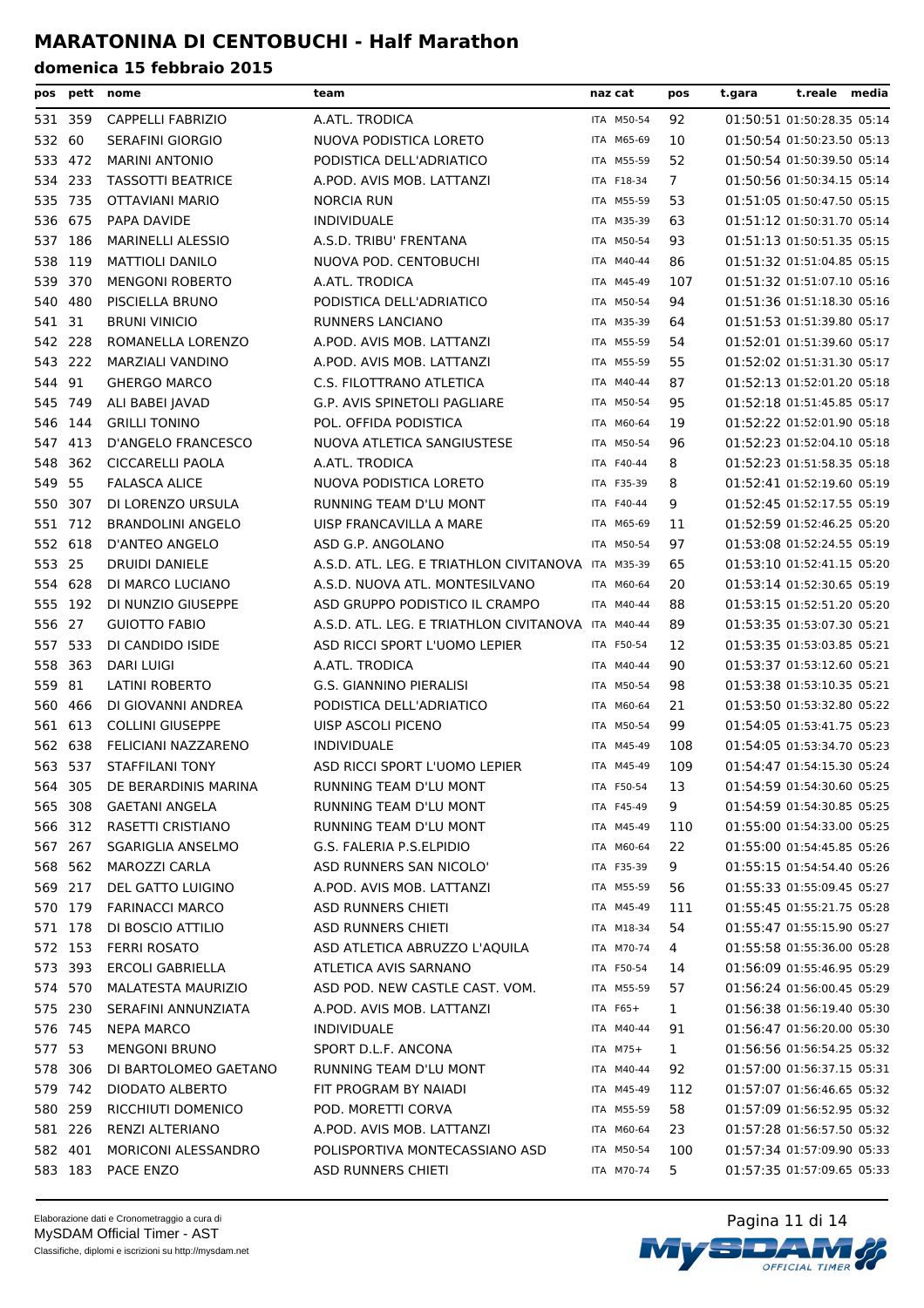| pos     | pett    | nome                        | team                                | naz cat    | pos            | t.reale media<br>t.gara                                  |
|---------|---------|-----------------------------|-------------------------------------|------------|----------------|----------------------------------------------------------|
|         | 584 474 | MARTELLA GUERINO            | PODISTICA DELL'ADRIATICO            | ITA M50-54 | 101            | 01:57:40 01:56:59.95 05:32                               |
|         | 585 477 | <b>MONGIA GABRIO</b>        | PODISTICA DELL'ADRIATICO            | ITA M45-49 | 113            | 01:57:40 01:56:59.65 05:32                               |
|         | 586 619 | DAVIDE ANTONIO              | UISP PESCARA                        | ITA M35-39 | 66             | 01:57:48 01:57:03.80 05:32                               |
| 587     | 379     | CARNEVALI CRISTIANO         | G.P. AVIS CASTELRAIMONDO            | ITA M45-49 | 114            | 01:57:53 01:57:29.85 05:34                               |
| 588     | 47      | CAPPELLA DEBORA             | SPORT D.L.F. ANCONA                 | ITA F18-34 | 8              | 01:57:59 01:57:43.50 05:34                               |
| 589     | 496     | <b>CICHELLA GIOVINA</b>     | SILVI ROAD RUNNERS                  | ITA F50-54 | 15             | 01:58:08 01:57:46.75 05:34                               |
| 590     | 200     | <b>GALLUCCI ENRICO</b>      | A. ATL. PORTO S. ELPIDIO            | ITA M50-54 | 102            | 01:58:09 01:57:39.55 05:34                               |
| 591     | 694     | STAFFILANI PATRIZIA         | ATL. POTENZA PICENA                 | ITA F35-39 | 10             | 01:58:09 01:57:45.50 05:34                               |
|         | 592 213 | <b>CALAMITA CARLO</b>       | A.POD. AVIS MOB. LATTANZI           | ITA M45-49 | 115            | 01:58:18 01:57:39.60 05:34                               |
| 593 57  |         | <b>GROTTINI GIANPAOLO</b>   | NUOVA PODISTICA LORETO              | ITA M50-54 | 103            | 01:58:27 01:57:45.45 05:34                               |
| 594     | 399     | ANTINORI MAURIZIO           | POLISPORTIVA MONTECASSIANO ASD      | ITA M55-59 | 59             | 01:58:42 01:58:17.55 05:36                               |
|         | 595 189 | <b>TESONE GIUSEPPE</b>      | A.S.D. TRIBU' FRENTANA              | ITA M55-59 | 60             | 01:58:47 01:58:22.90 05:36                               |
| 596 66  |         | LABIANCA MARIO LUIGI        | ATL.AMAT.OSIMO                      | ITA M50-54 | 104            | 01:58:47 01:58:23.70 05:36                               |
|         | 597 142 | <b>CICCONI MARCO</b>        | POL. OFFIDA PODISTICA               | ITA M35-39 | 67             | 01:58:51 01:58:38.15 05:37                               |
|         | 598 348 | <b>CAPECE GENNARO</b>       | ATL. POTENZA PICENA                 | ITA M70-74 | 6              | 01:58:59 01:58:19.85 05:36                               |
| 599     | 433     | AMMANNATI ANTONELLO         | A.S.D. FART SPORT                   | ITA M55-59 | 61             | 01:59:11 01:58:16.15 05:36                               |
| 600     | 663     | MEZZAPESA GIOVANNI          | A.S.D. NUOVA ATL. MONTESILVANO      | ITA M55-59 | 62             | 01:59:20 01:58:36.45 05:37                               |
| 601     | 197     | STREPPA CRISTIANO           | ATL. ELPIDIENSE AVIS AIDO           | ITA M18-34 | 55             | 01:59:34 01:58:57.70 05:38                               |
|         | 602 410 | <b>ANTONELLI IVANO</b>      | NUOVA ATLETICA SANGIUSTESE          | ITA M55-59 | 63             | 02:00:15 02:00:01.15 05:41                               |
| 603 627 |         |                             |                                     |            |                |                                                          |
|         |         | DI GREGORIO PAMELA          | G. S. PODISTICO FIDAS PESCARA       | ITA F40-44 | 10             | 02:00:30 02:00:06.15 05:41<br>02:00:35 02:00:11.10 05:41 |
| 604     | 138     | PETRELLI GIUSEPPINA         | G.P. AVIS SPINETOLI PAGLIARE        | ITA F50-54 | 16             |                                                          |
| 605 72  |         | <b>SQUADRONI ROSA</b>       | ATL.AMAT.OSIMO                      | ITA F55-59 | $\overline{2}$ | 02:00:38 01:59:58.25 05:41                               |
| 606     | 286     | <b>GASPARI BERARDINO</b>    | AVIS ASCOLI MARATHON                | ITA M75+   | 2              | 02:00:51 02:00:17.10 05:42                               |
| 607     | 20      | POLLONARA GIANCARLO         | S.E.F. STAMURA ANCONA A.S.D.        | ITA M45-49 | 116            | 02:00:57 02:00:26.35 05:42                               |
| 608 64  |         | D'ALONZO CHIARA             | ATL.AMAT.OSIMO                      | ITA F60-64 | 3              | 02:01:10 02:00:38.50 05:43                               |
|         | 609 324 | <b>GIAMBUZZI ROBERTO</b>    | ORTONA FOR RUNNERS                  | ITA M55-59 | 64             | 02:01:10 02:00:46.75 05:43                               |
| 610 319 |         | <b>NERI ANTONIO</b>         | <b>RUNNING PENTRIA</b>              | ITA M45-49 | 117            | 02:01:14 02:00:29.00 05:42                               |
| 611     | 419     | DE MASSIS FABIO             | A.S.D. FILIPPIDE MONTESILVANO       | ITA M45-49 | 118            | 02:01:27 02:01:03.50 05:44                               |
| 612 377 |         | <b>CAMONI MASSIMO</b>       | G.P. AVIS CASTELRAIMONDO            | ITA M45-49 | 119            | 02:01:30 02:01:06.45 05:44                               |
| 613     | 391     | <b>SPADONI FABRIZIO</b>     | G.P. AVIS CASTELRAIMONDO            | ITA M55-59 | 65             | 02:01:32 02:00:52.80 05:43                               |
| 614     | 642     | <b>FRACASSO MAURIZIA</b>    | A.S.D. TOCCO RUNNER                 | ITA F60-64 | 4              | 02:01:36 02:01:05.25 05:44                               |
| 615 191 |         | DE NITTIS ANGELA            | ASD GRUPPO PODISTICO IL CRAMPO      | ITA F40-44 | 11             | 02:01:38 02:01:11.90 05:44                               |
| 616 131 |         | <b>GIOBBI ROSELLA</b>       | <b>G.P. AVIS SPINETOLI PAGLIARE</b> | ITA F50-54 | 17             | 02:01:53 02:01:29.70 05:45                               |
|         | 617 516 | <b>BOLLINI MARIO</b>        | A.P.D. ECOLOGICA 'G'                | ITA M65-69 | 12             | 02:02:20 02:01:49.15 05:46                               |
|         | 618 523 | <b>GALASSI GIOVANNI</b>     | A.P.D. ECOLOGICA 'G'                | ITA M50-54 | 105            | 02:02:26 02:02:02.90 05:47                               |
|         | 619 329 | <b>ASTOLFI MARIO</b>        | <b>SACEN CORRIDONIA</b>             | ITA M75+   | 3              | 02:02:35 02:02:26.50 05:48                               |
|         | 620 545 | DI CARLO GABRIELE           | G. P. AMATORI TERAMO SSD            | ITA M60-64 | 24             | 02:02:44 02:02:05.45 05:47                               |
|         | 621 342 | <b>QUINTABA' STEFANO</b>    | POL ACLI MACERATA                   | ITA M55-59 | 66             | 02:02:59 02:02:44.10 05:49                               |
|         | 622 504 | <b>BELLACHIOMA GIOVANNI</b> | ATLETICA LIDO DELLE ROSE            | ITA M50-54 | 106            | 02:03:24 02:03:00.50 05:49                               |
| 623 70  |         | PISANELLI ANTONIO           | ATL.AMAT.OSIMO                      | ITA M55-59 | 67             | 02:03:43 02:03:18.75 05:50                               |
| 624 49  |         | LANARI AGNESE               | SPORT D.L.F. ANCONA                 | ITA F60-64 | 5              | 02:04:02 02:03:35.90 05:51                               |
|         | 625 659 | <b>MARIANI DANTE</b>        | <b>ATLETICA PINETO</b>              | ITA M55-59 | 68             | 02:04:20 02:04:04.60 05:52                               |
|         | 626 145 | <b>VALLORANI FORTUNATO</b>  | POL. OFFIDA PODISTICA               | ITA M60-64 | 25             | 02:04:25 02:03:59.90 05:52                               |
|         | 627 513 | <b>LESTI MAURO</b>          | ASD G.P. MONTORIO                   | ITA M55-59 | 69             | 02:05:05 02:04:20.55 05:53                               |
|         | 628 247 | AGOSTINI ANDREA             | POD. MORETTI CORVA                  | ITA M45-49 | 120            | 02:05:11 02:04:44.30 05:54                               |
|         | 629 564 | <b>BERARDINELLI FRANCO</b>  | ASD POD. NEW CASTLE CAST. VOM.      | ITA M45-49 | 121            | 02:05:28 02:04:54.45 05:55                               |
|         | 630 580 | MAZZOCCHETTI FRANCESCA      | GALLINE IN FUGA                     | ITA F18-34 | 9              | 02:05:33 02:04:44.45 05:54                               |
|         | 631 578 | DELL'AQUILA FRANCA          | <b>GALLINE IN FUGA</b>              | ITA F40-44 | 12             | 02:05:38 02:04:48.95 05:54                               |
|         | 632 449 | <b>ESPOSITO LUCIANO</b>     | M.C. MANOPPELLO SOGEDA              | ITA M55-59 | 70             | 02:05:39 02:05:12.10 05:56                               |
|         | 633 333 | ANGIOLILLO FILOMENA         | ATLETICA CIVITANOVA                 | ITA F50-54 | 18             | 02:05:40 02:05:06.25 05:55                               |
| 634 67  |         | MASSERA RENATA              | ATL.AMAT.OSIMO                      | ITA $F65+$ | $\mathbf{2}$   | 02:05:40 02:05:06.80 05:55                               |
| 635 69  |         | PESARINI PAOLA MARIA        | ATL.AMAT.OSIMO                      | ITA F40-44 | 13             | 02:05:47 02:05:23.20 05:56                               |
|         | 636 704 | <b>CROCE CARLO</b>          | <b>RC RUNNERS</b>                   | ITA M45-49 | 122            | 02:06:00 02:05:34.20 05:57                               |
|         |         |                             |                                     |            |                |                                                          |

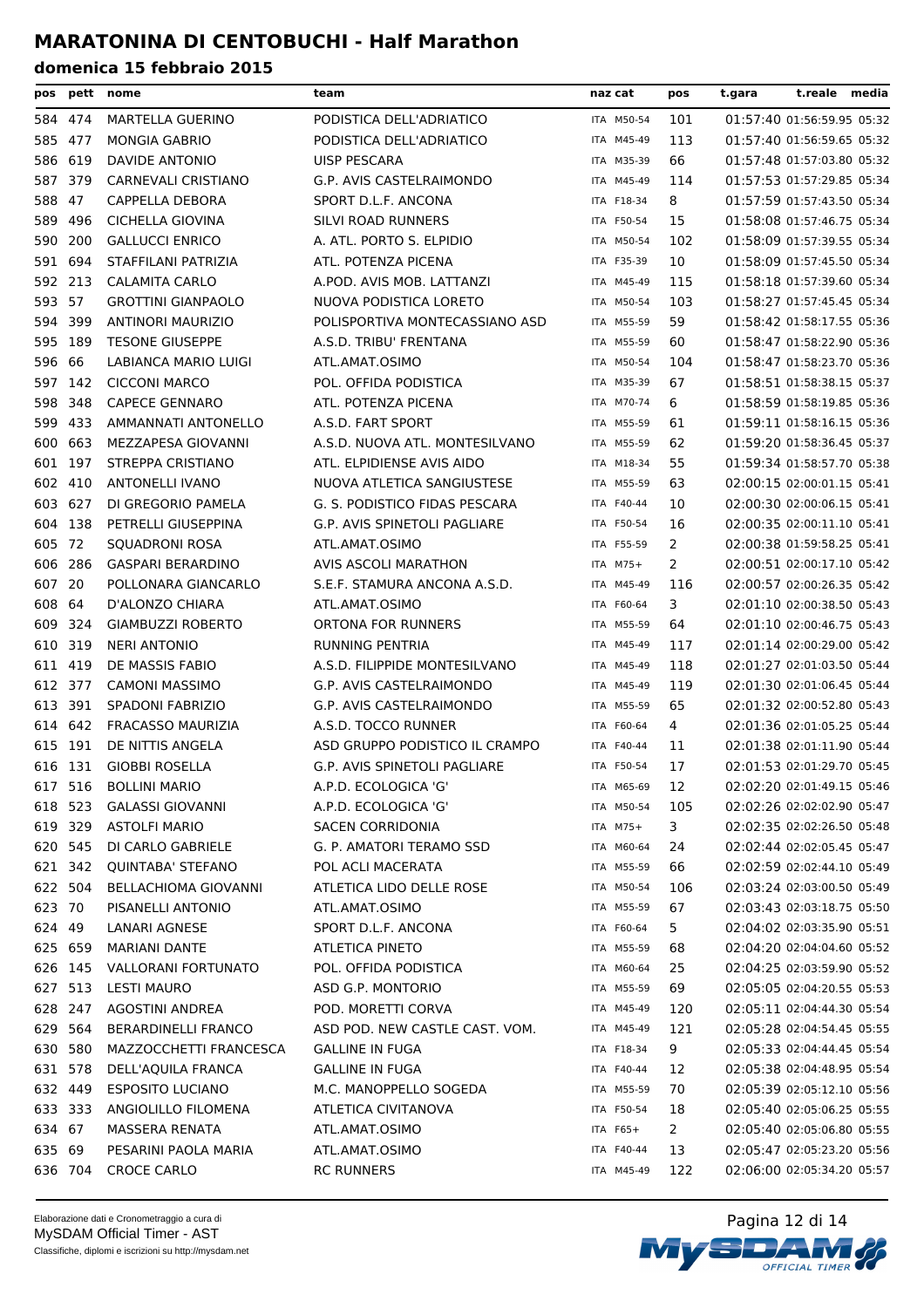| pos            | pett    | nome                        | team                                  | naz cat    | pos | t.gara | t.reale media              |  |
|----------------|---------|-----------------------------|---------------------------------------|------------|-----|--------|----------------------------|--|
| 637 557        |         | STACCHIOTTI MANUELA         | G. P. AMATORI TERAMO SSD              | ITA F45-49 | 10  |        | 02:06:15 02:05:32.55 05:57 |  |
| 638            | 549     | <b>FIORETTI VALERIO</b>     | G. P. AMATORI TERAMO SSD              | ITA M50-54 | 107 |        | 02:06:16 02:05:45.30 05:57 |  |
| 639            | 121     | <b>BICCARI RAFFAELLA</b>    | G.P. AVIS SPINETOLI PAGLIARE          | ITA F35-39 | 11  |        | 02:06:16 02:05:52.85 05:58 |  |
| 640            | 581     | <b>APOSTOLI EMIDIO</b>      | ASD PICCHIORUNNING                    | ITA M55-59 | 71  |        | 02:06:16 02:05:50.65 05:57 |  |
| 641            | 299     | <b>NATALINI BRUNO</b>       | A.S.D.COMODO SPORT                    | ITA M65-69 | 13  |        | 02:06:17 02:05:51.10 05:57 |  |
| 642 152        |         | <b>ERCOLI GIUSEPPE</b>      | ASD ATLETICA ABRUZZO L'AQUILA         | ITA M65-69 | 14  |        | 02:06:49 02:06:18.35 05:59 |  |
| 643            | 415     | <b>VERDICCHIO GIANCARLO</b> | NUOVA ATLETICA SANGIUSTESE            | ITA M65-69 | 15  |        | 02:07:48 02:07:09.85 06:01 |  |
| 644            | 169     | <b>FRATELLO ERNESTO</b>     | ATHLETIC CLUB TERMOLI ASD             | ITA M45-49 | 123 |        | 02:07:50 02:07:45.85 06:03 |  |
| 645            | 387     | ROSSETTI TITO               | G.P. AVIS CASTELRAIMONDO              | ITA M70-74 | 7   |        | 02:08:03 02:07:36.50 06:02 |  |
| 646 629        |         | DI MEO CINZIA               | ASD RUNNERS PESCARA                   | ITA F45-49 | 11  |        | 02:09:00 02:08:29.60 06:05 |  |
| 647            | 693     | SPINELLI GIUSEPPINA         | CALCATERRA SPORT ASD                  | ITA F40-44 | 14  |        | 02:09:00 02:08:37.00 06:05 |  |
| 648 553        |         | PEDICELLI EUGENIO           | G. P. AMATORI TERAMO SSD              | ITA M50-54 | 108 |        | 02:09:38 02:08:55.60 06:06 |  |
| 649 58         |         | PEDANO ANTONINO             | NUOVA PODISTICA LORETO                | ITA M65-69 | 16  |        | 02:09:54 02:09:27.85 06:08 |  |
| 650            | 416     | <b>VESPRINI PERLINA</b>     | NUOVA ATLETICA SANGIUSTESE            | ITA F55-59 | 3   |        | 02:10:08 02:09:27.55 06:08 |  |
| 651            | 334     | <b>BRUGNOLI ROBERTA</b>     | ATLETICA CIVITANOVA                   | ITA F40-44 | 15  |        | 02:10:51 02:10:25.35 06:10 |  |
| 652 87         |         | <b>BOBOC DANIELA</b>        | C.S. FILOTTRANO ATLETICA              | ITA F40-44 | 16  |        | 02:10:51 02:10:09.25 06:10 |  |
| 653 141        |         | SIMONETTI SABRINA           | G.P. AVIS SPINETOLI PAGLIARE          | ITA F40-44 | 17  |        | 02:11:31 02:10:59.85 06:12 |  |
| 654 111        |         | PATANE' MASSIMILIANO        | ATL. AVIS S.BENEDETTO DEL TR.         | ITA M55-59 | 72  |        | 02:13:37 02:13:11.00 06:18 |  |
| 655 52         |         | <b>MARTEDI PAOLA</b>        | SPORT D.L.F. ANCONA                   | ITA F55-59 | 4   |        | 02:13:47 02:13:14.85 06:18 |  |
| 656            | 386     | PEREZ JUANA                 | G.P. AVIS CASTELRAIMONDO              | ITA F40-44 | 18  |        | 02:13:53 02:13:26.25 06:19 |  |
| 657 48         |         | <b>GAVINI ANNA</b>          | SPORT D.L.F. ANCONA                   | ITA F55-59 | 5   |        | 02:14:03 02:13:31.50 06:19 |  |
| 658            | 199     | <b>FARINA FRANCO</b>        | A. ATL. PORTO S. ELPIDIO              | ITA M70-74 | 8   |        | 02:14:59 02:14:17.00 06:21 |  |
| 659 301        |         | <b>TESTA LIVIO</b>          | A.S.D.COMODO SPORT                    | ITA M75+   | 4   |        | 02:19:34 02:19:10.30 06:35 |  |
| 660 716        |         | <b>MARTINELLI FULVIO</b>    | ATLETICA AVIS SARNANO                 | ITA M70-74 | 9   |        | 02:20:13 02:19:46.60 06:37 |  |
| 661 508        |         | DI RUGGIERO NINO            | ATLETICA LIDO DELLE ROSE              | ITA M70-74 | 10  |        | 02:20:41 02:20:15.50 06:38 |  |
| 662 271        |         | PELLICCIARI MARIA LUISA     | A.S.D.F.C. PORTO 85                   | ITA F60-64 | 6   |        | 02:21:47 02:21:10.45 06:41 |  |
| 663 15         |         | <b>MATTEUCCI LUCIANO</b>    | S.E.F. STAMURA ANCONA A.S.D.          | ITA M70-74 | 11  |        | 02:26:15 02:25:25.10 06:53 |  |
| 664            | 701     | ZINGARETTI EMILIO           | GS C.R.A.L. F. ANGELINI               | ITA M70-74 | 12  |        | 02:26:15 02:25:24.45 06:53 |  |
| 665            | 632     | D'IGNAZIO DOMENICO          | UISP FRANCAVILLA A MARE               | ITA M35-39 | 68  |        | 02:29:40 02:29:09.20 07:04 |  |
| 666 37         |         | CINALLI GIOVANNI            | I LUPI D'ABRUZZO                      | ITA M45-49 | 124 |        | 02:33:03 02:32:37.50 07:14 |  |
| <b>DNF 656</b> |         | <b>MANCINELLI PAOLO</b>     | <b>UISP ANCONA</b>                    | ITA M40-44 |     |        | 00:00:00 00:00:00.00       |  |
| DNF 164        |         | DONOFRIO DANIELE            | ATHLETIC CLUB TERMOLI ASD             | ITA M35-39 |     |        | 00:00:00 00:00:00.00       |  |
| DNF 346        |         | <b>BONVECCHI MAURIZIO</b>   | ATL. POTENZA PICENA                   | ITA M55-59 |     |        | 00:00:00 00:00:00.00       |  |
|                |         | DNF 649 GRAVINA ANGELO      | VINI FANTINI BY FARNESE               | ITA M65-69 |     |        | 00:00:00 00:00:00.00       |  |
| DNF 544        |         | DEI GIUDICI ANGELO          | G. P. AMATORI TERAMO SSD              | ITA M60-64 |     |        | 00:00:00 00:00:00.00       |  |
| <b>DNF 552</b> |         | <b>MONALDI ANTONIO</b>      | G. P. AMATORI TERAMO SSD              | ITA M55-59 |     |        | 00:00:00 00:00:00.00       |  |
| <b>DNF 108</b> |         | <b>MASCITTI RITA</b>        | ATL. AVIS S.BENEDETTO DEL TR.         | ITA F45-49 |     |        | 00:00:00 00:00:00.00       |  |
| <b>DNF 56</b>  |         | <b>FALLERONI FILIPPO</b>    | NUOVA PODISTICA LORETO                | ITA M18-34 |     |        | 00:00:00 00:00:00.00       |  |
|                | DNF 114 | ROSSETTI SERGIO             | ATL. AVIS S.BENEDETTO DEL TR.         | ITA M40-44 |     |        | 00:00:00 00:00:00.00       |  |
| <b>DNF 71</b>  |         | <b>RUFFINI RENZO</b>        | ATL.AMAT.OSIMO                        | ITA M45-49 |     |        | 00:00:00 00:00:00.00       |  |
| DNF 631        |         | DI STEFANO SERGIO           | <b>INDIVIDUALE</b>                    | ITA M45-49 |     |        | 00:00:00 00:00:00.00       |  |
| DNF 147        |         | <b>BAGALINI LUIGI</b>       | <b>MARA' AVIS MARATHON</b>            | ITA M50-54 |     |        | 00:00:00 00:00:00.00       |  |
| <b>DNF 276</b> |         | <b>AVIGLIANO RAFFAELE</b>   | AVIS ASCOLI MARATHON                  | ITA M55-59 |     |        | 00:00:00 00:00:00.00       |  |
| DNF 104        |         | BERI BARBARA                | ATL. AVIS S.BENEDETTO DEL TR.         | ITA F50-54 |     |        | 00:00:00 00:00:00.00       |  |
| DNF 216        |         | CUPILLARI MASSIMO           | A.POD. AVIS MOB. LATTANZI             | ITA M50-54 |     |        | 00:00:00 00:00:00.00       |  |
| <b>DNF 482</b> |         | SMALDINO FABIO              | PODISTICA DELL'ADRIATICO              | ITA M40-44 |     |        | 00:00:00 00:00:00.00       |  |
| <b>DNF 769</b> |         | <b>ROSSI UMBERTO</b>        | <b>MARA' AVIS MARATHON</b>            | ITA M60-64 |     |        | 00:00:00 00:00:00.00       |  |
| DNF 273        |         | SEGHETTI CLAUDIO            | A.S.D.F.C. PORTO 85                   | ITA M50-54 |     |        | 00:00:00 00:00:00.00       |  |
| <b>DNF 755</b> |         | POMPEI ERMANNO              | <b>COLLECTION ATLETICA SAMBENEDET</b> | ITA M60-64 |     |        | 00:00:00 00:00:00.00       |  |
| <b>DNF 753</b> |         | SANTONI ALESSANDRA          | ATL. AVIS S.BENEDETTO DEL TR.         | ITA F45-49 |     |        | 00:00:00 00:00:00.00       |  |
| DNF 375        |         | PLEBANI GIANFRANCO          | ASD. ATLETICA CINGOLI                 | ITA M45-49 |     |        | 00:00:00 00:00:00.00       |  |
| <b>DNF 288</b> |         | LUPI BARBARA                | AVIS ASCOLI MARATHON                  | ITA F18-34 |     |        | 00:00:00 00:00:00.00       |  |
|                | DNF 283 | <b>FEDELI FRANCESCO</b>     | AVIS ASCOLI MARATHON                  | ITA M40-44 |     |        | 00:00:00 00:00:00.00       |  |